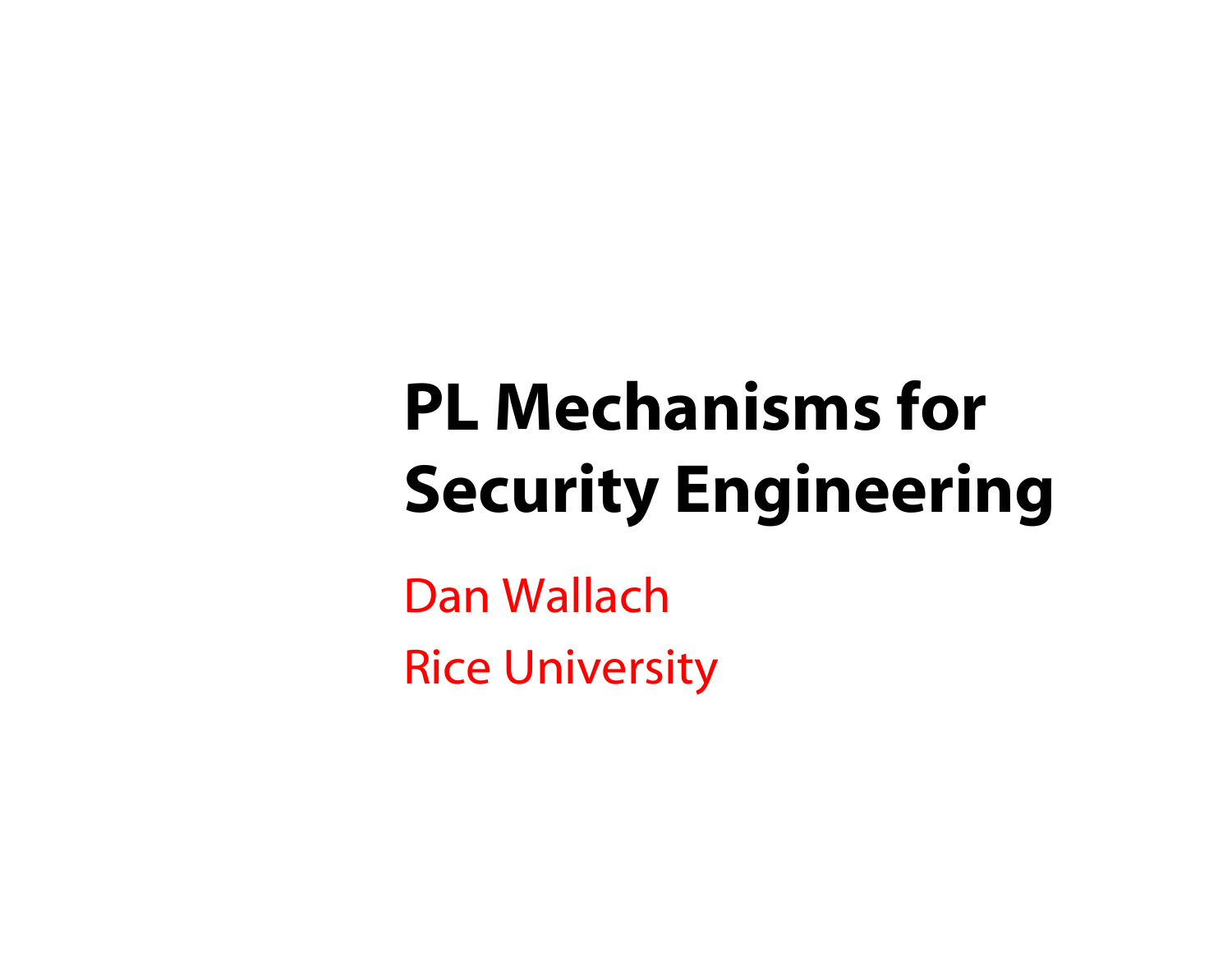#### Previous talk

#### Broad architectural ideas

- Separation of privilege
- Least privilege
- **Narrow interfaces**
- Software engineering processes

Today: using Java (or C#) mechanisms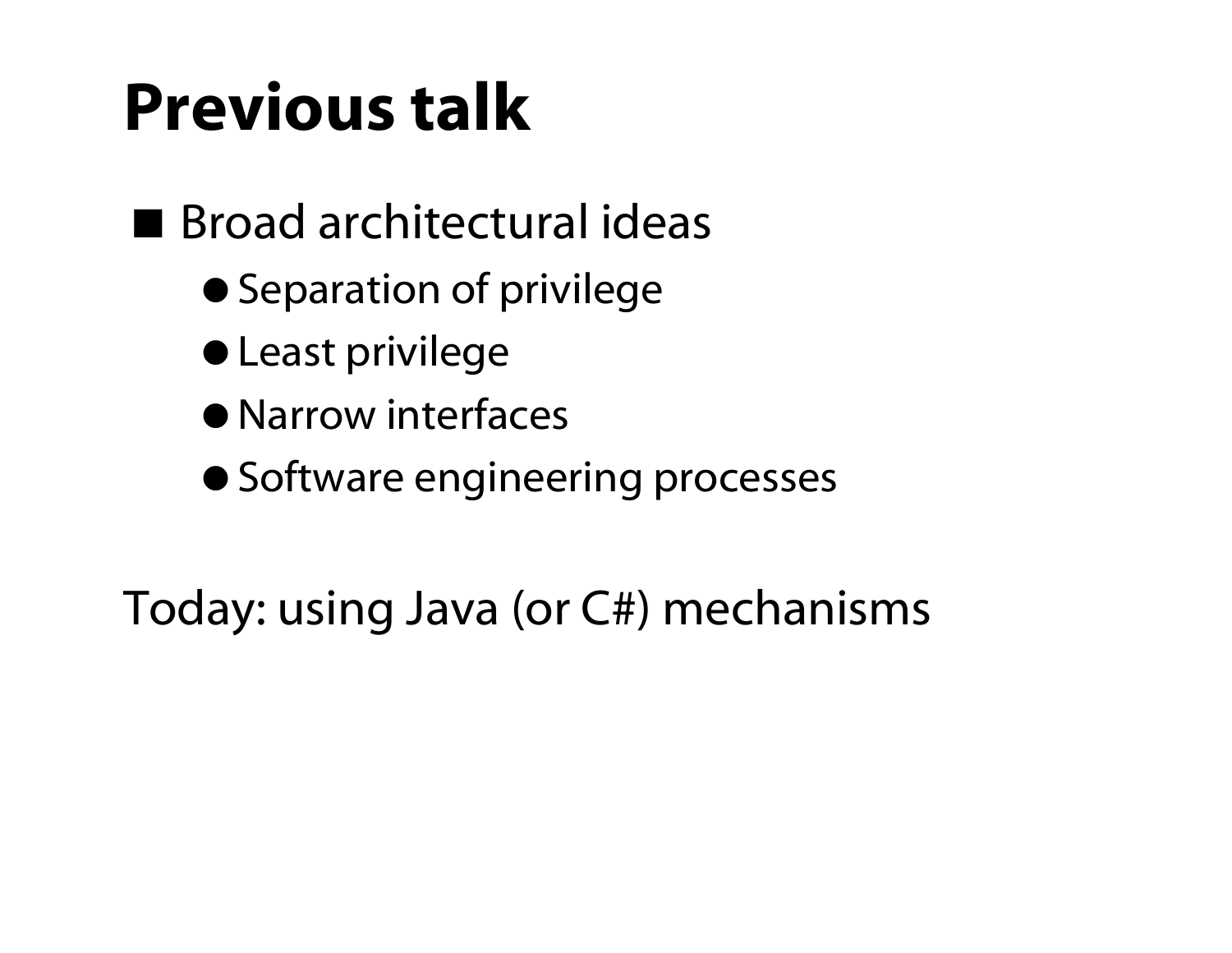# Type safety is your friend

#### C / C++ problems:

- Buffer overflows
- Cross-site scripting
- Denial of service
- File corruption
- **•** Format string vulnerabilities
- Improper bounds checking
- Insecure access control
- Integer overflows
- Memory corruption
- Out-of-bounds array access
- **•** Privilege escalations
- SQL injection

#### ■ Java / C# problems:

 $\bullet$ **• Cross-site scripting** 

 $\bullet$ 

 $\bullet$ 

 $\bullet$ 

 $\bullet$ 

Denial of service

- Insecure access control
	- $\bullet$  $\bullet$
- **Privilege escalations**
- SQL injection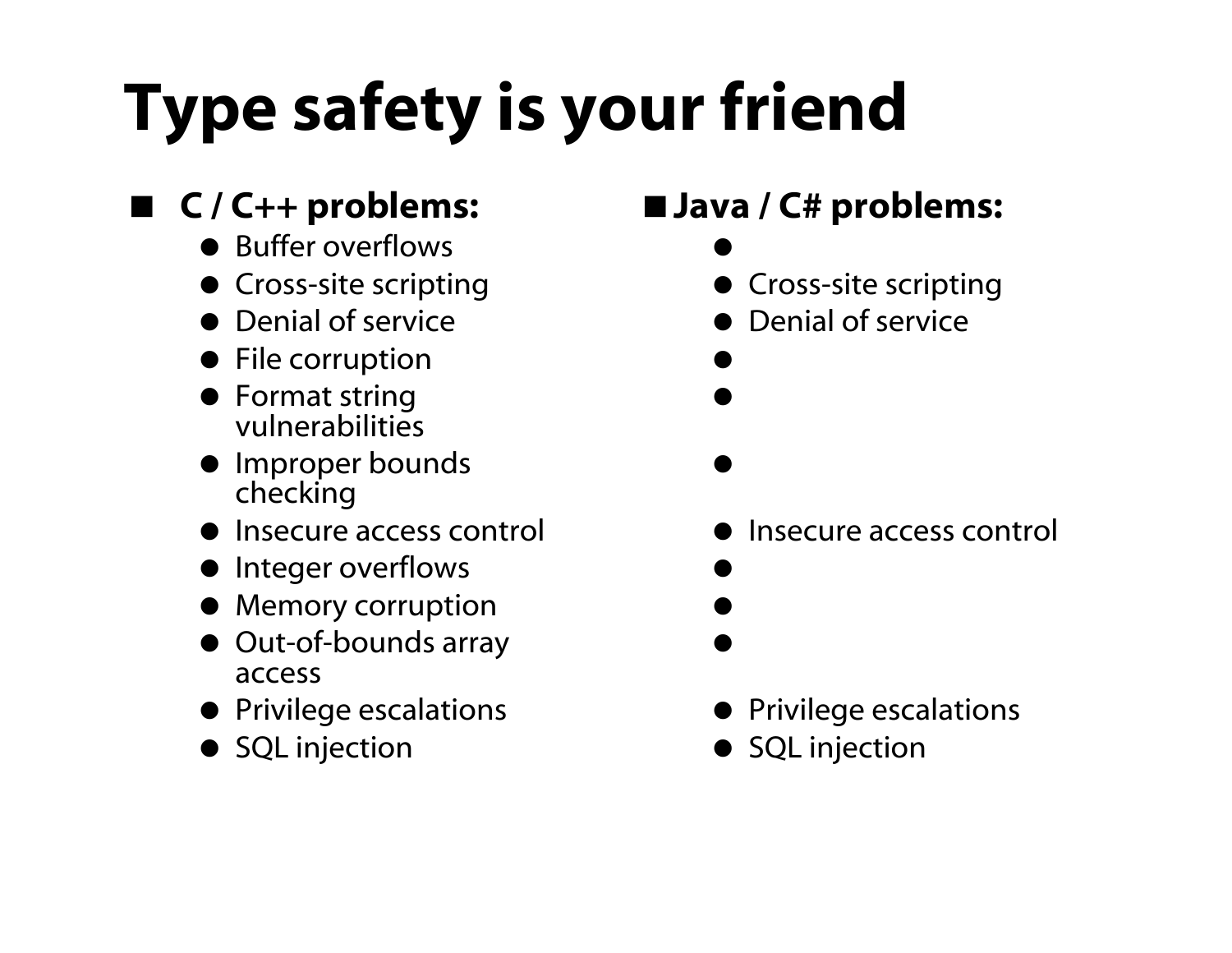#### Cool Java features

- No need to free / delete memory
	- Garbage collector does all the hard work
	- Memory leaks still possible
- Access modifiers (public, private, ...) are enforced
- Arrays are bounds checked
- Easy to have extensibility (e.g., applets) with security controls

Similar features in other safe languages (C#)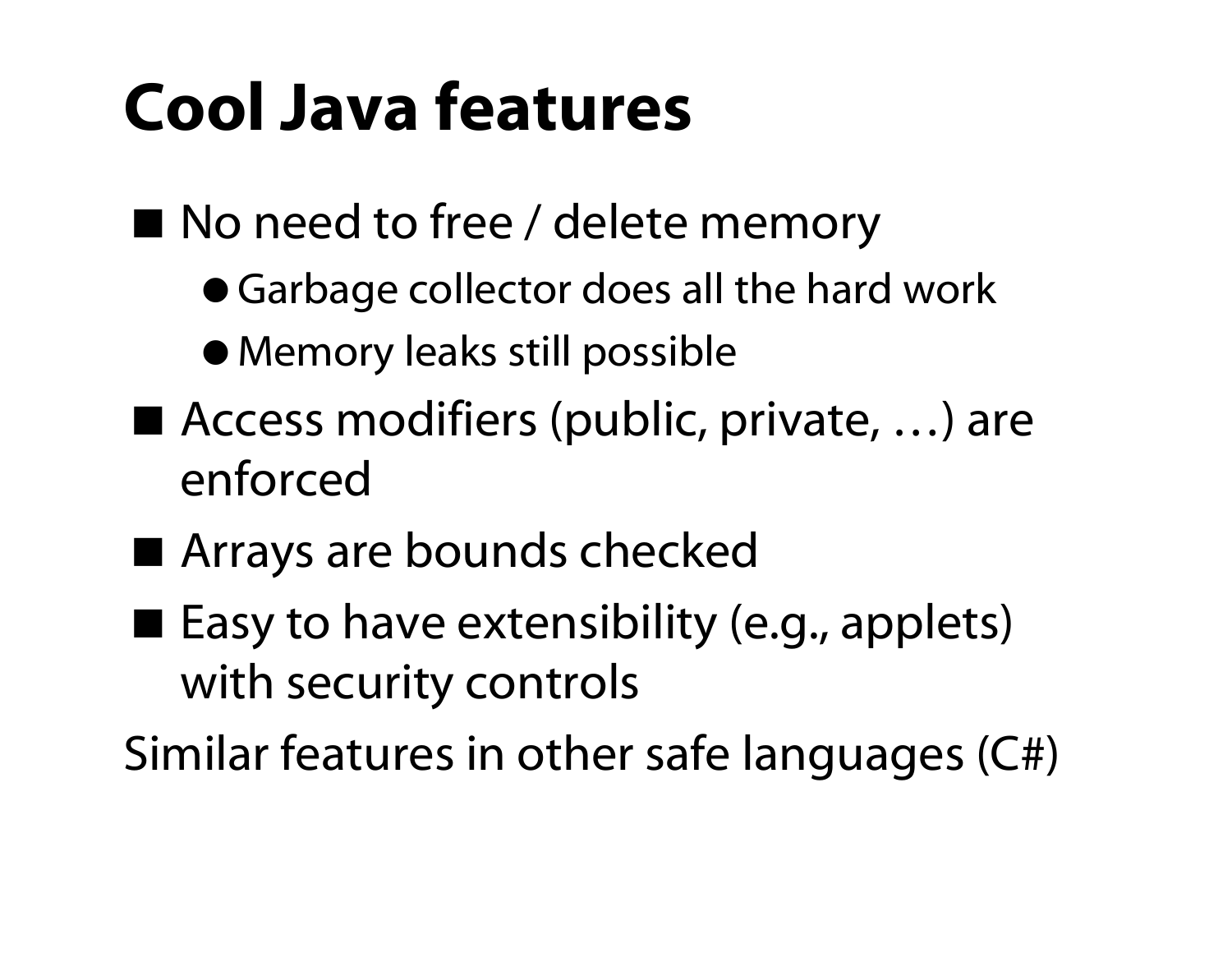### Capability-based design

 $\blacksquare$  Having a Java object reference  $\blacktriangleright$ Permission to invoke methods on it

■ Least privilege via capabilities Control access to dangerous primitives Pass different capabilities to different modules

■ Comparable to using "factory patterns"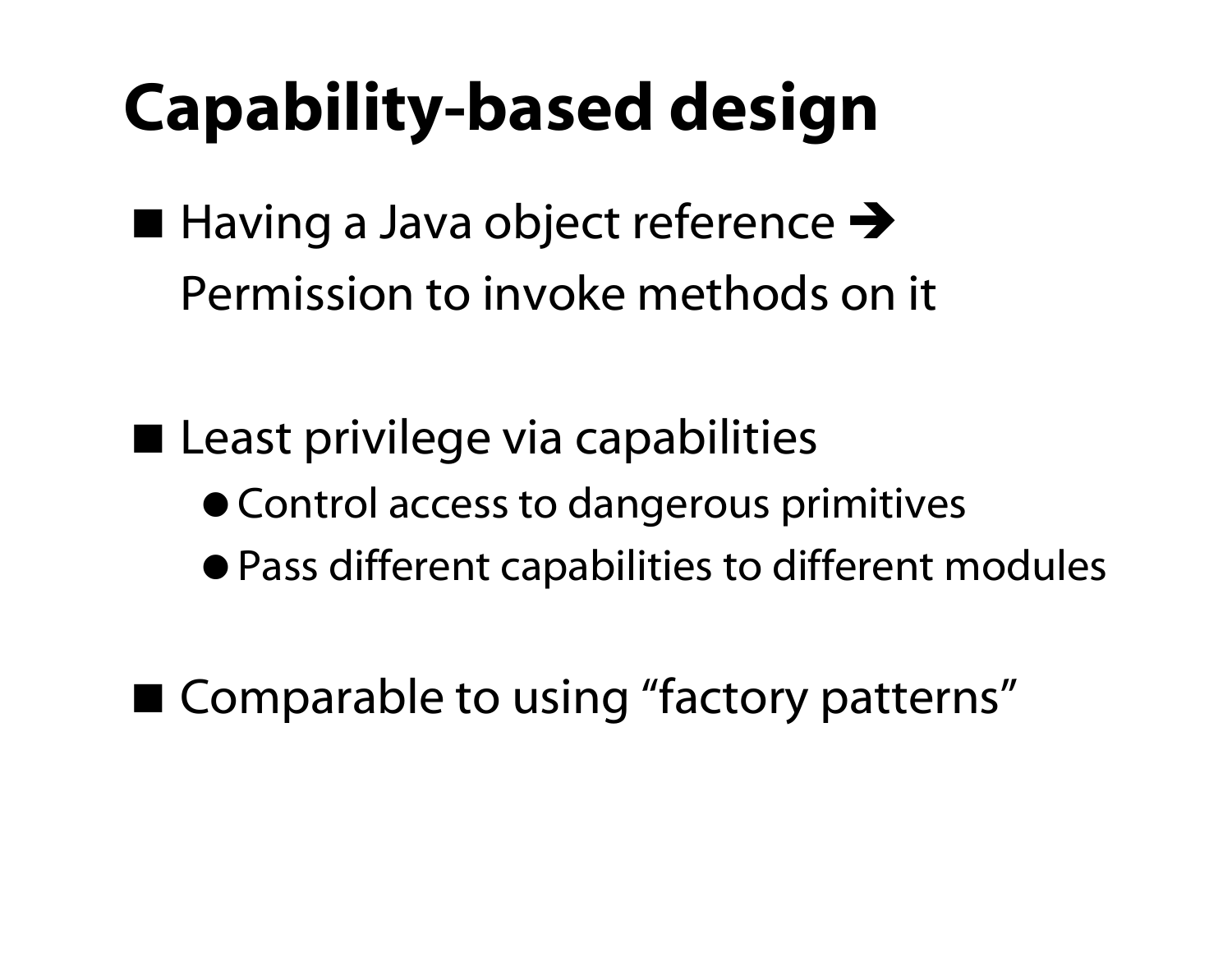#### Classic Java style …

InputStream *is* = new FileInputStream("foo");

#### Capability style …

FileSystemCapability *fsc* ;

InputStream *is* <sup>=</sup>*fsc*.openFile("foo");

■ How do you get capability instance?

■ What about the static constructor?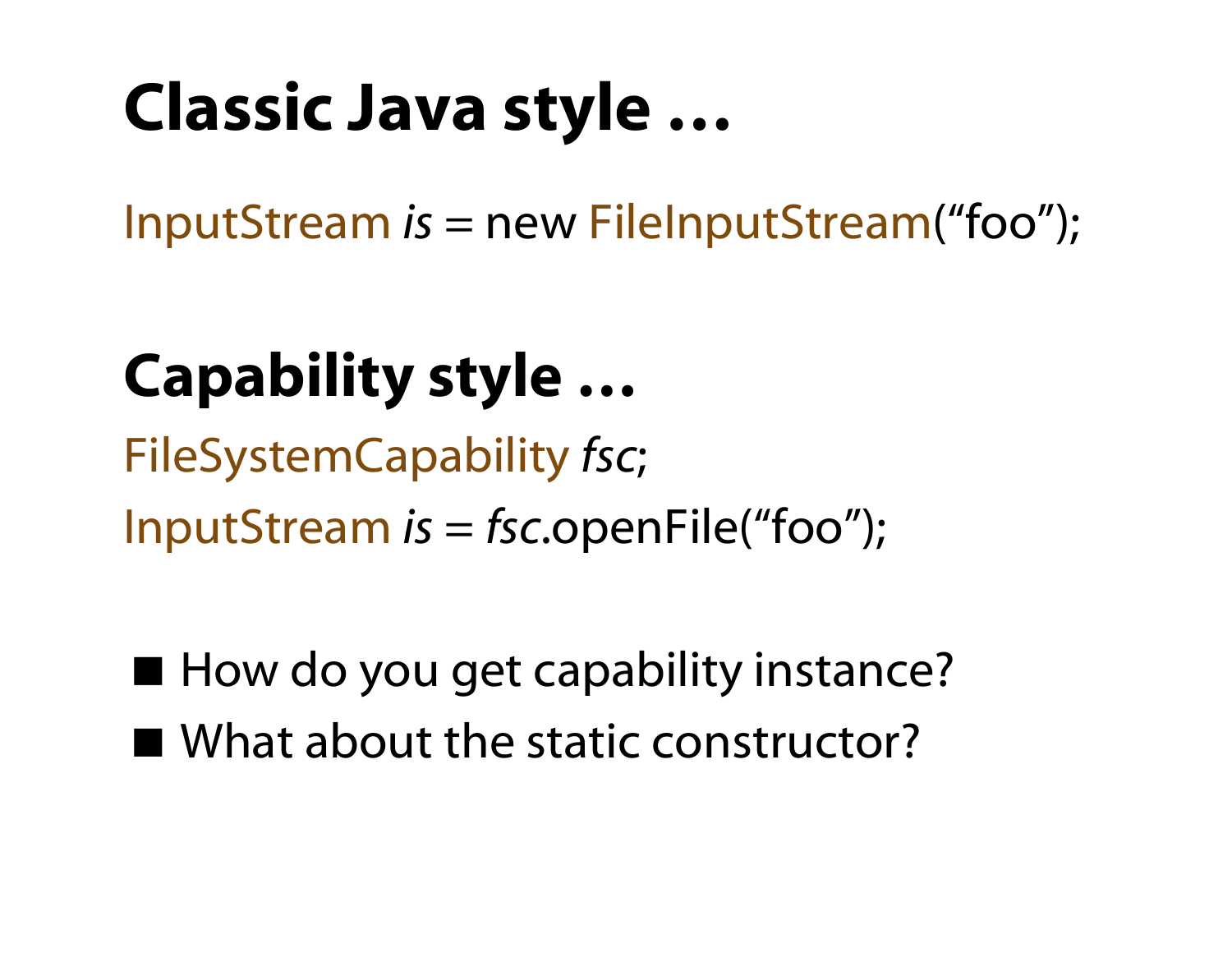#### Getting the capability instance

■ Need to change the initial interface

interface RunnableCapability { public void run(FileSystemCapability *fsc* , NetworkCapability *nc* , …);

}

#### ■ Pass capabilities or store them in static vars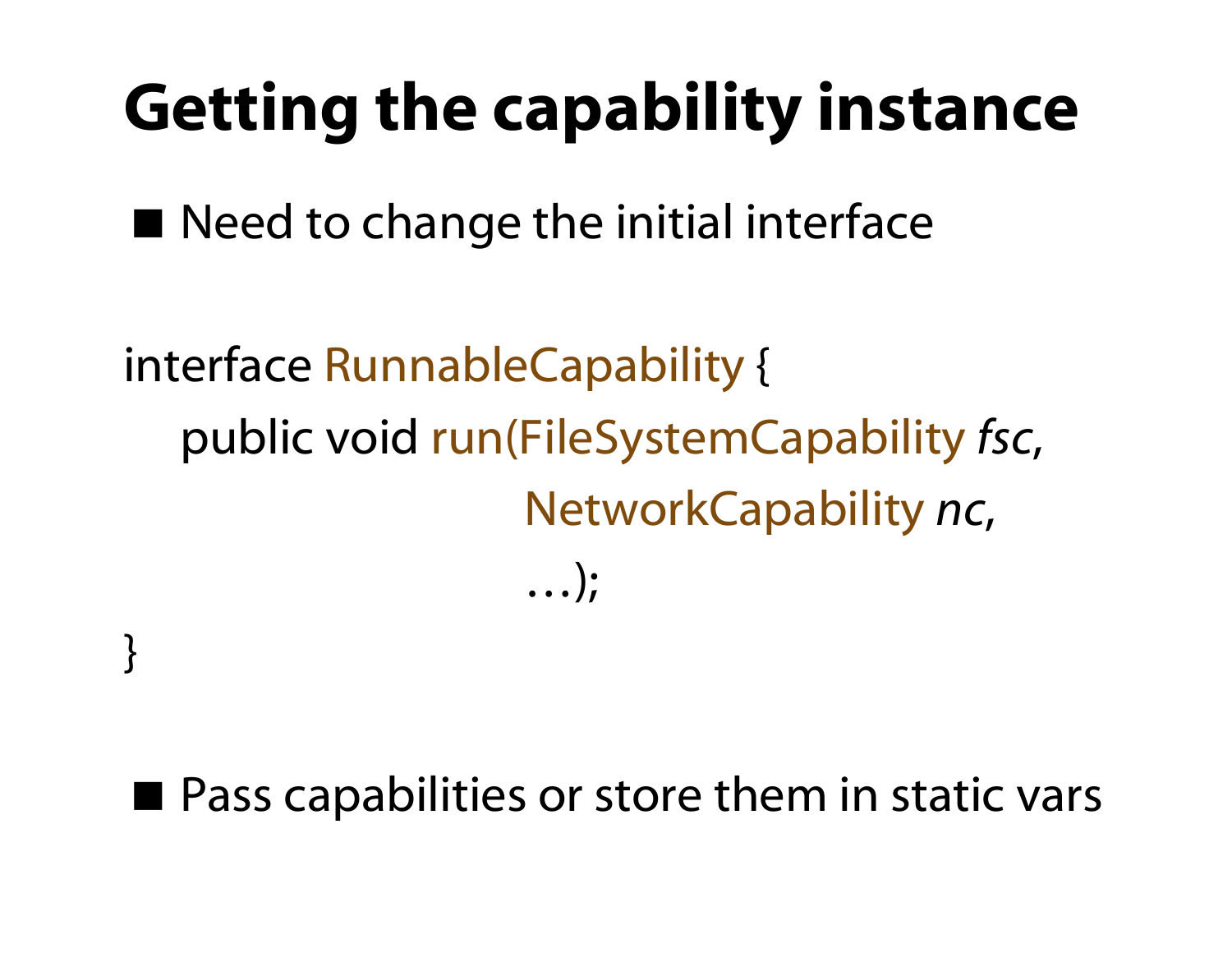## Capability-style: why bother?

Embrace and extend! Wrappers can *delegate* to internal capabilities.

public class SingleUseFSCapability extends FileSystemCapability { private FileSystemCapability *fsc*; private **boolean** *valid* = true;

```
public SingleUseFSCapability(FileSystemCapability fsc) { 
  this.fsc =fsc; 
}
```

```
public InputStream openFile(String name) {
 if(!valid) throw new SecurityException(…);
 valid = false;
 return fsc.openFile(name);
}
```

```
public invalidate() { fsc = null; }
```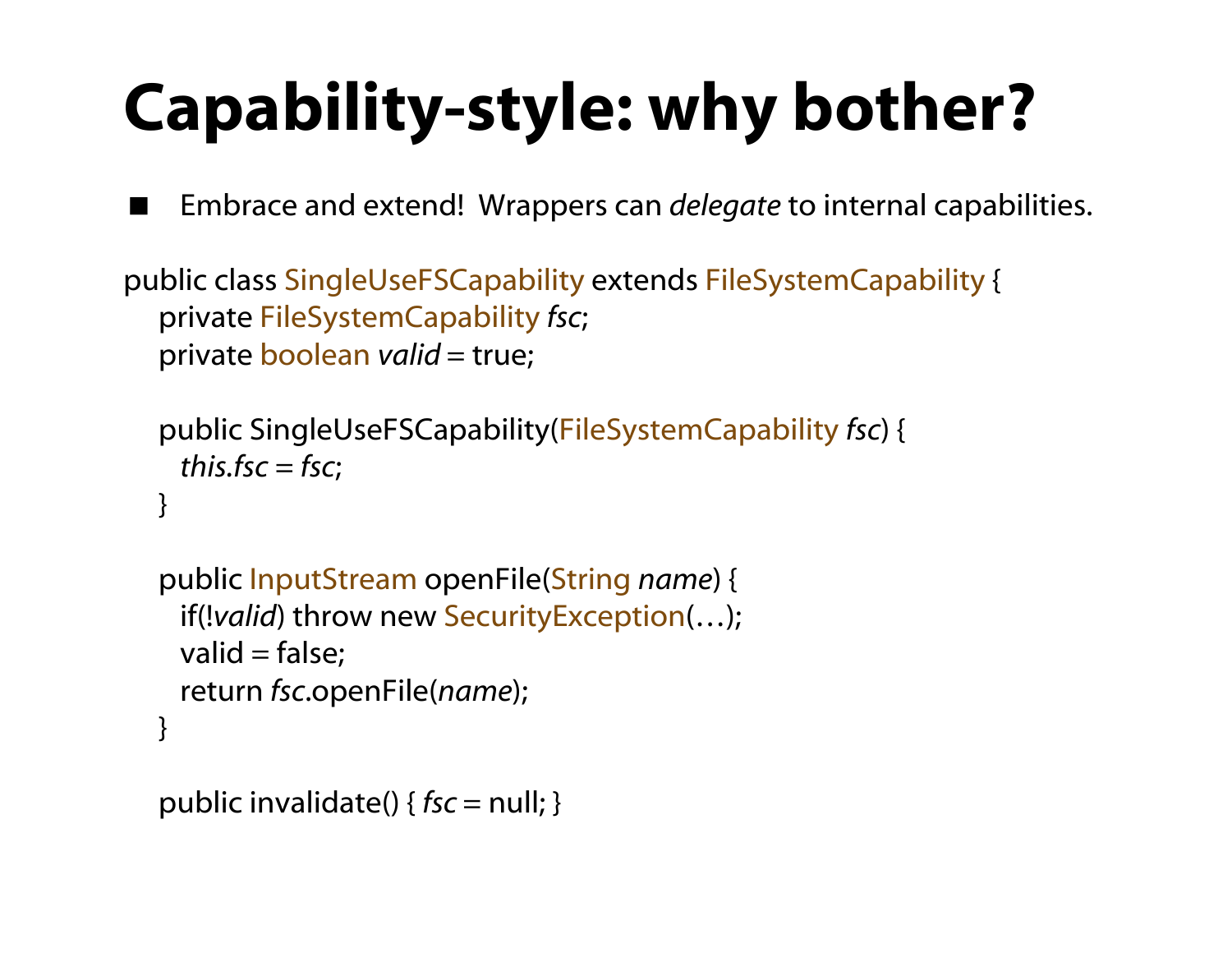## Capability uses

#### **File system**

- Restricted subdirectories / visibility
- Restricted file sizes
- **Networks** 
	- Restricted connection destination
	- Restricted bandwidth
	- **Transparent SSL**
- User operations
- Database operations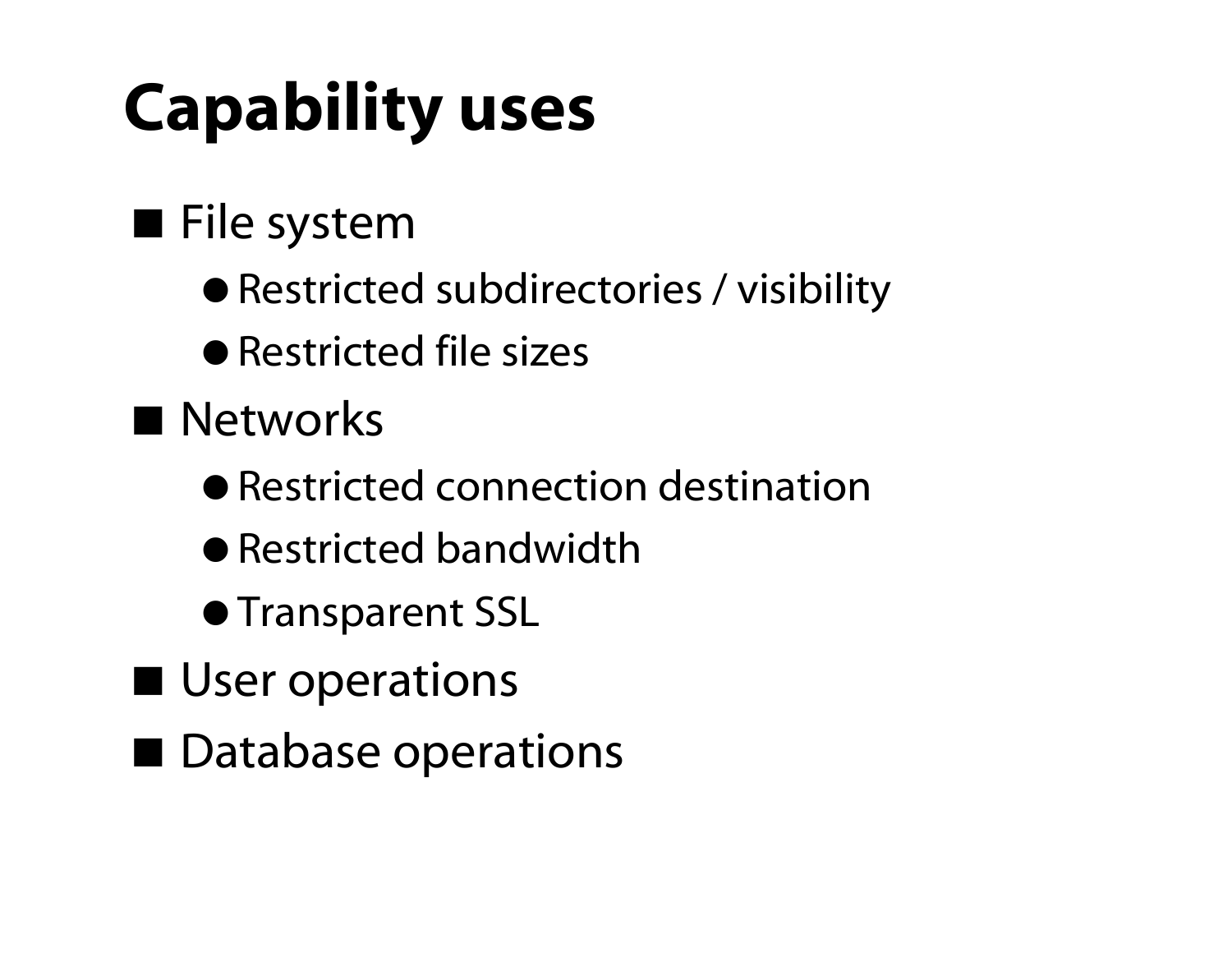#### Banning the static constructors

Simple *grep* rules on source code

- No imports of java.io.\*
- Hand-audit of any reflection calls
- In a "pure" capability system
	- No "public static" variables
	- Only operations available from capabilities
	- Capabilities represent your privileges
	- $\bullet$  No other security checks necessary
	- Classic issue: capability leakage

Embraces the principle of least privilege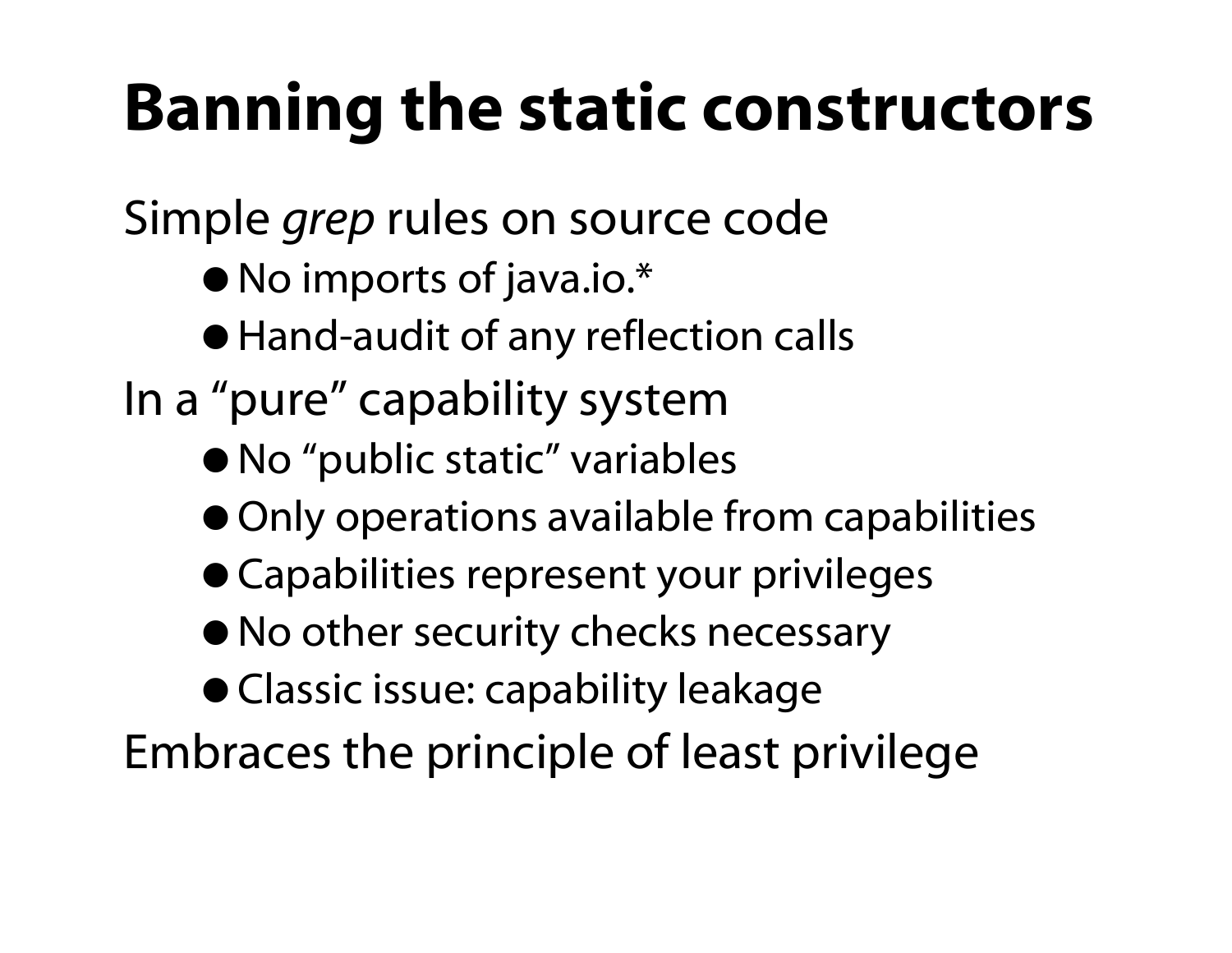#### Distributed capabilities

- Assign each capability a 128-bit random number (it's "name")
	- Warning: use cryptographically strong RNG
- Mapping from names to capabilities
- Web cookies, session IDs, etc.
	- Login module creates per-user capabilities
	- Web page generator easily restricted
	- Expiration, other features, easy to do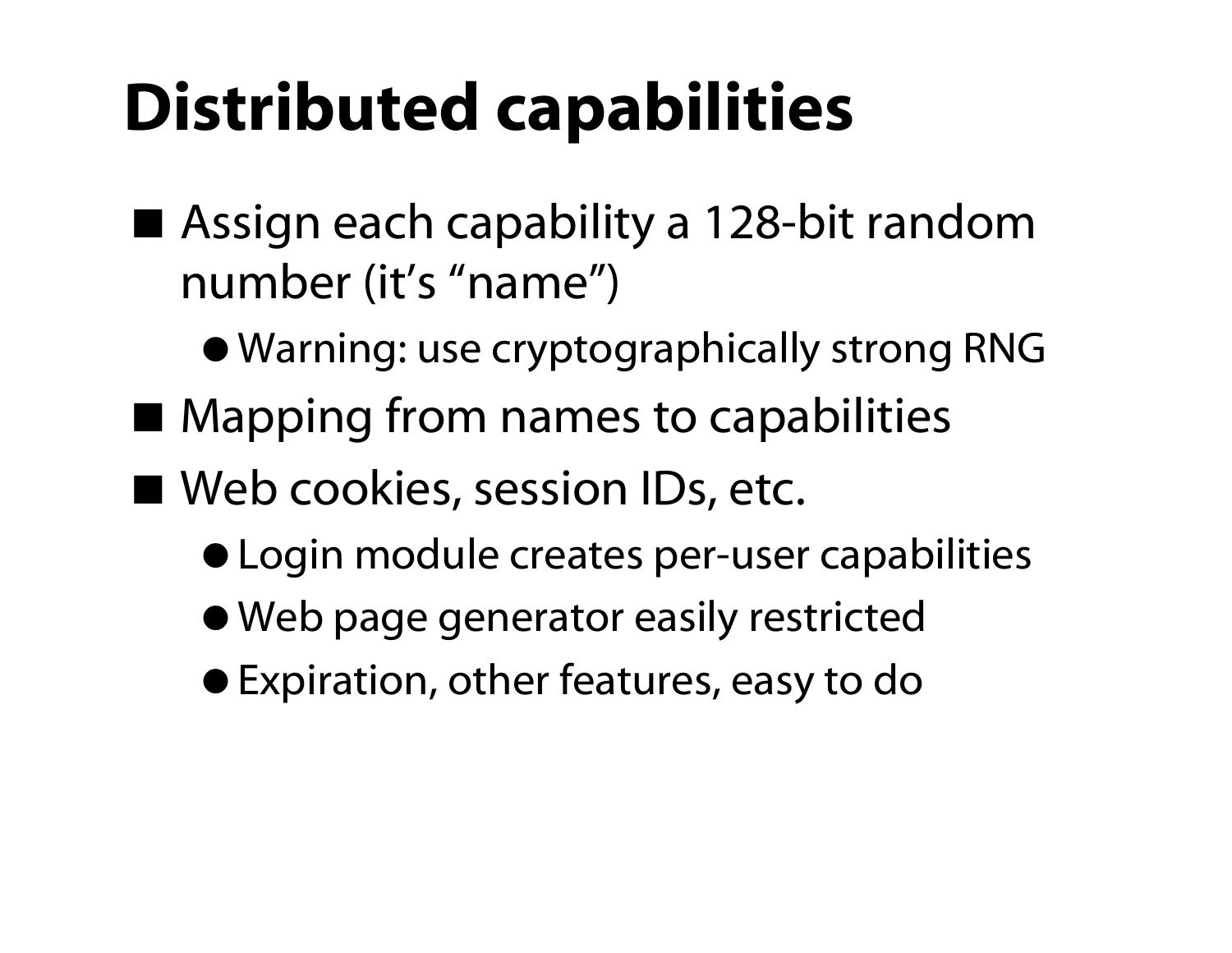#### Duff's Law (redux)

E Programming Language

- Somewhat like Python in syntax
- Runs on the JVM

www.erights.org

 $\blacksquare$  Excellent discussion of other issues with capability-style software engineering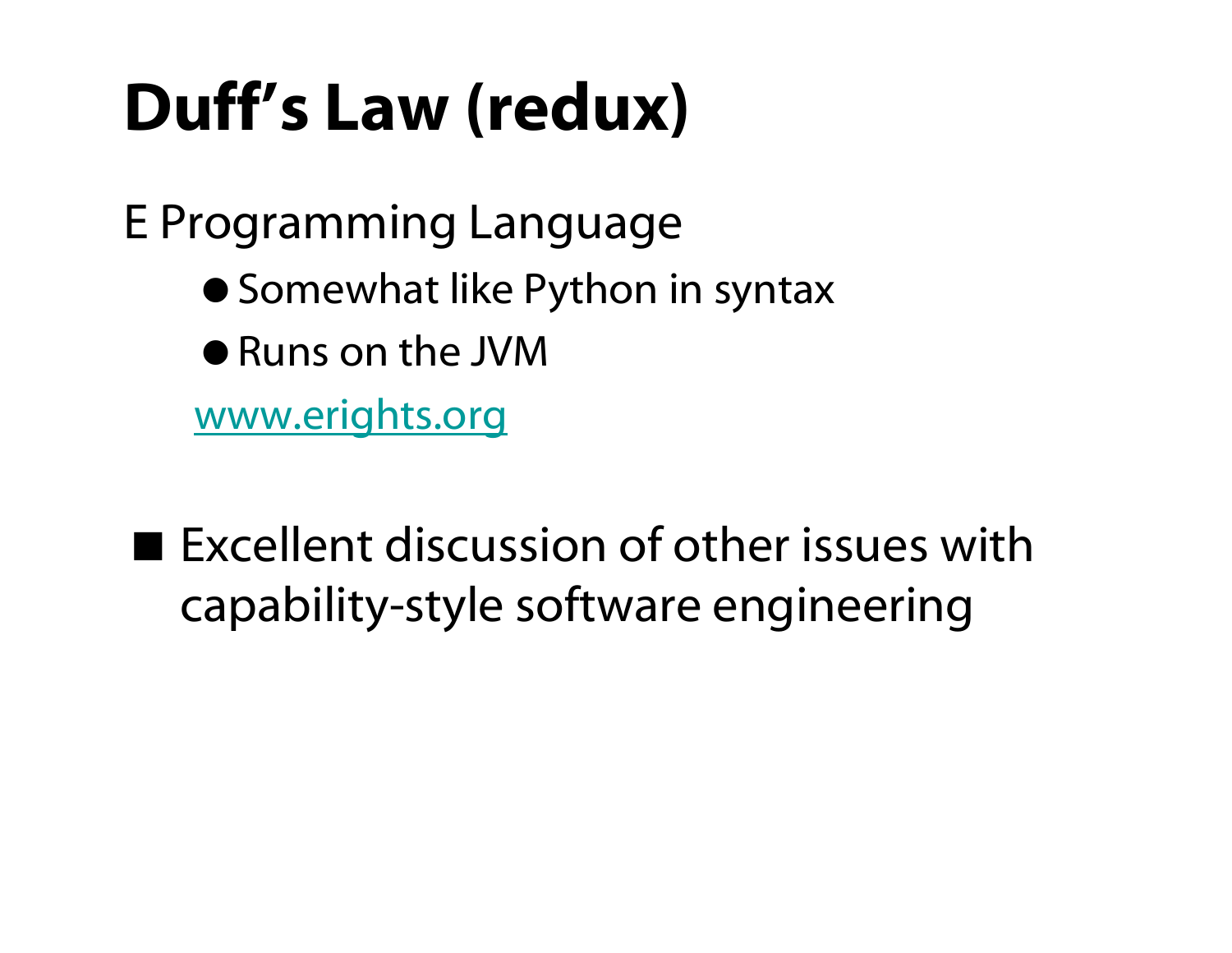### Java capability limits

■ No way to control CPU or memory use

- You could restrict use of *new* operations
- No way to kill an errant computation
	- You could invalidate its capabilities
- **Legacy code** 
	- Need other mechanisms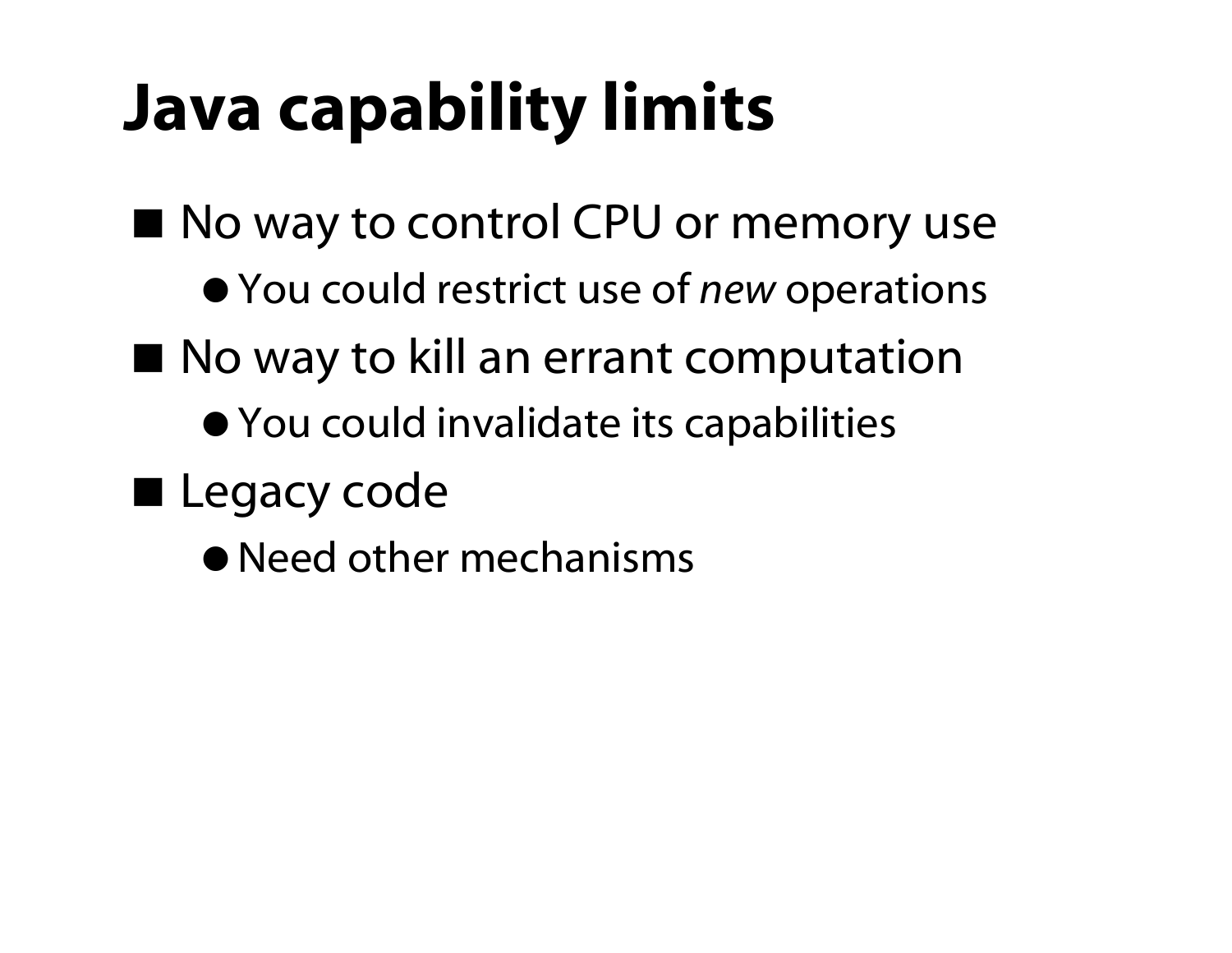### Netscape 2.0 insecurity

#### **Java trusts DNS**

- Internet hosts can have multiple IP addresses
- Java host equality test is too lenient
- With a hacked DNS server
	- Two-way channel to any machine on the Internet
	- Applets can connect to machines behind a firewall
		- Exploit numerous Unix and Windows bugs
		- Talk to internal Web and mail servers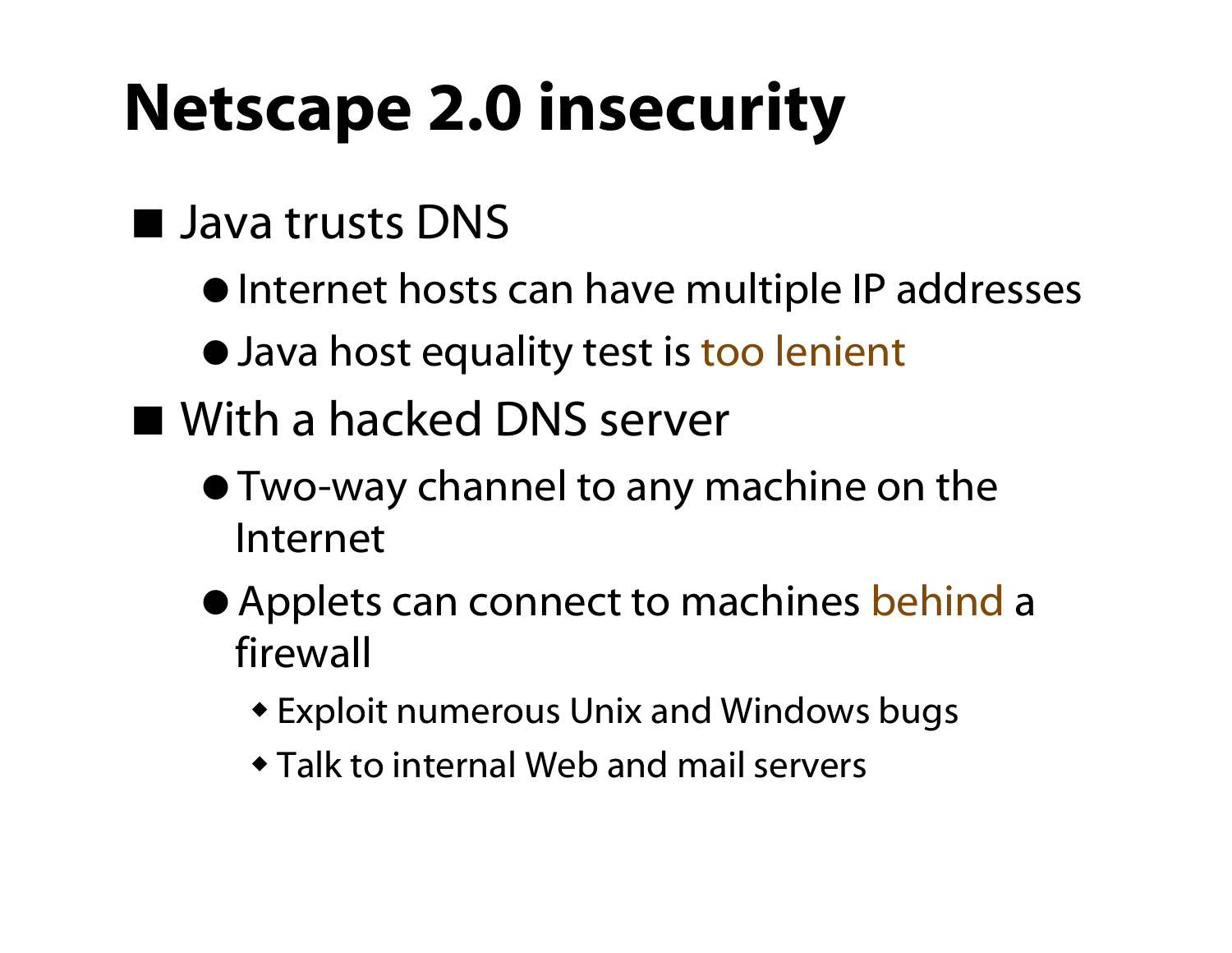#### Netscape DNS attack



The DNS attack allows connections to *any* machine behind the firewall. *Joint work with Dean and Felten (1996)*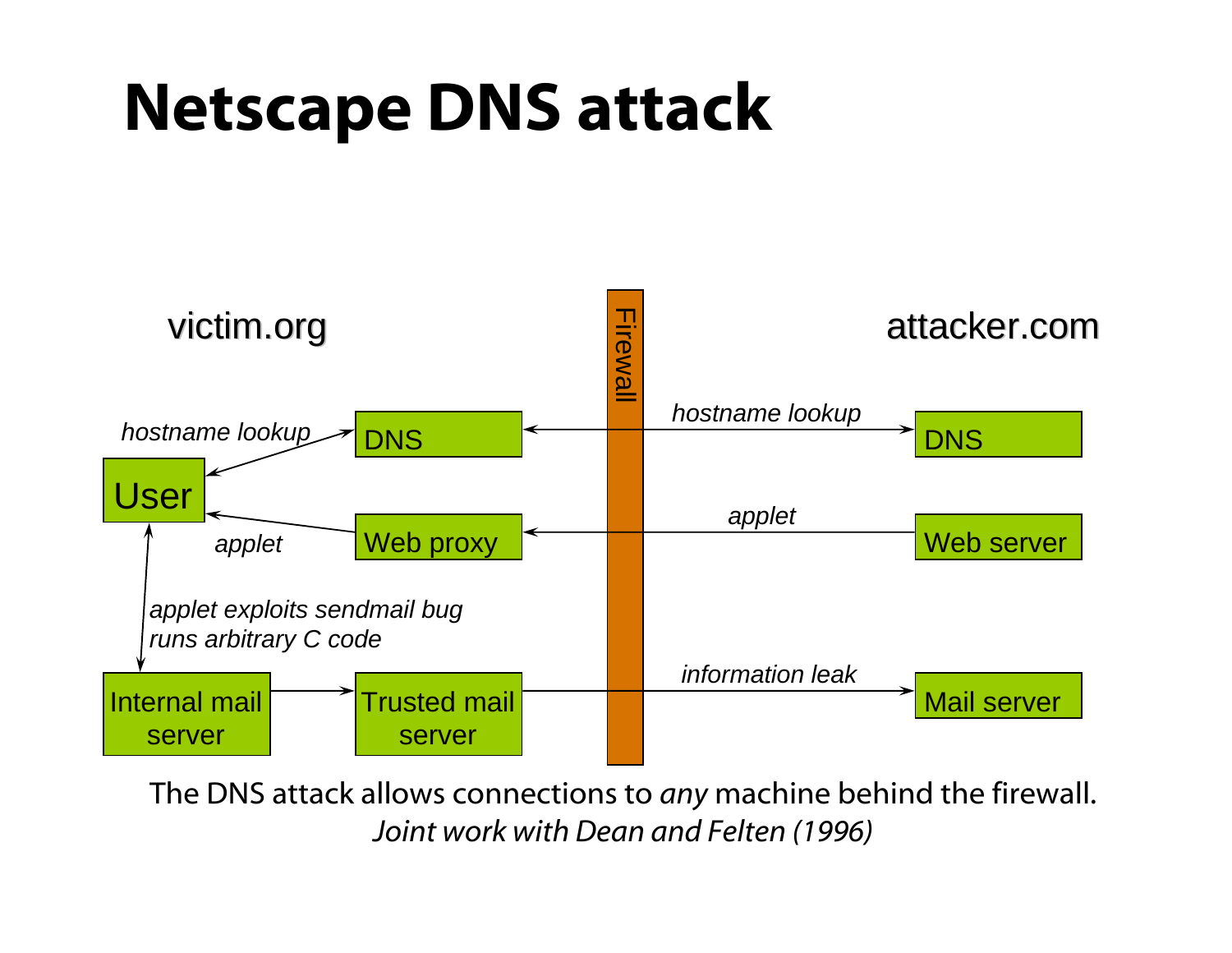#### Solutions possible?

Capability-style: Applets shouldn't have access to the "real" java.net classes.

(But the Applet APIs were already frozen.)

Actual solution: Try to figure out "who" is calling and behave differently.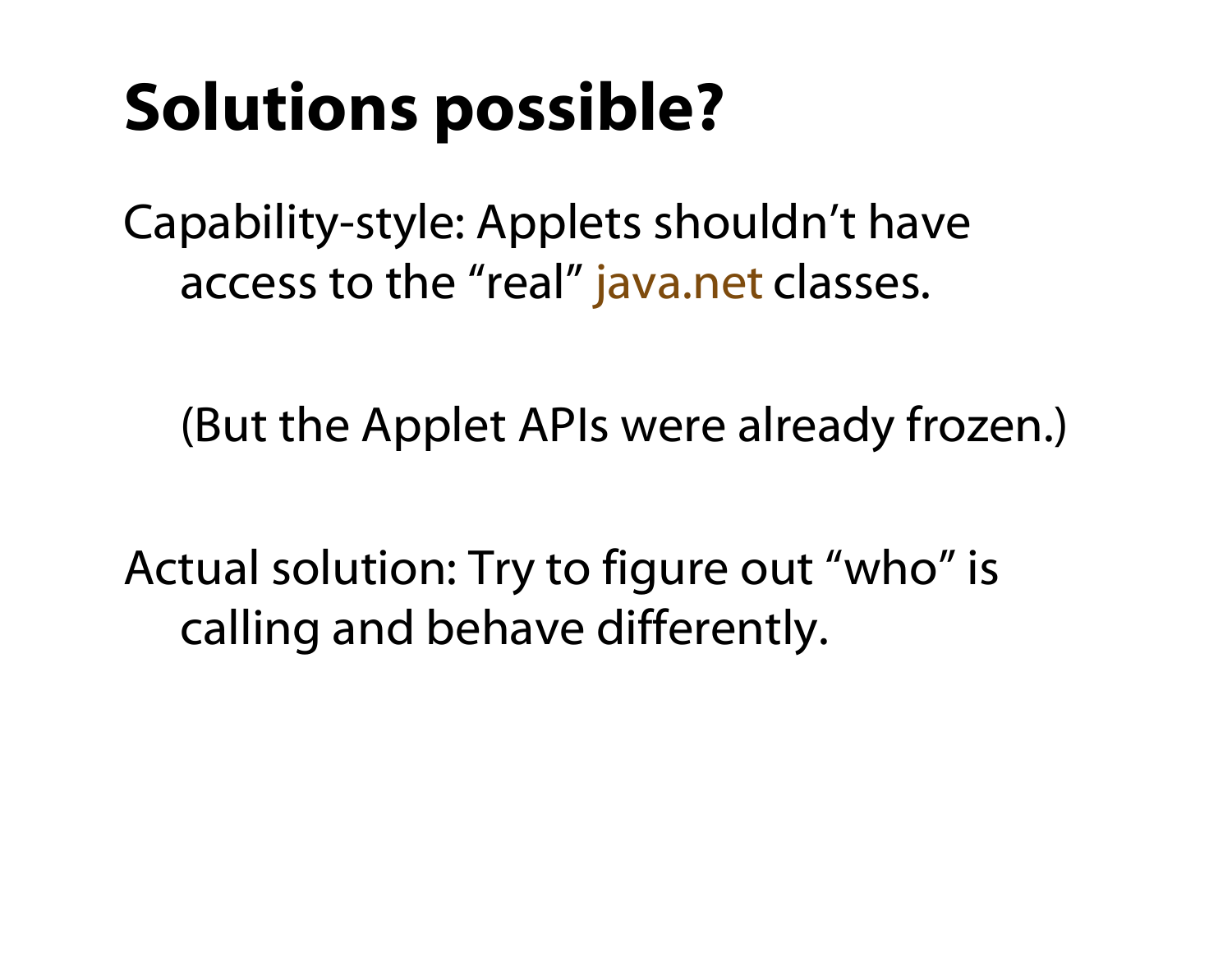#### Related problem: file access

- *Some* parts of Java need the file system!
	- URL file cache
	- Class dynamic loader
- Secure services
	- Use dangerous primitives
	- Export safe interfaces
	- How to decide if an operation should be allowed?

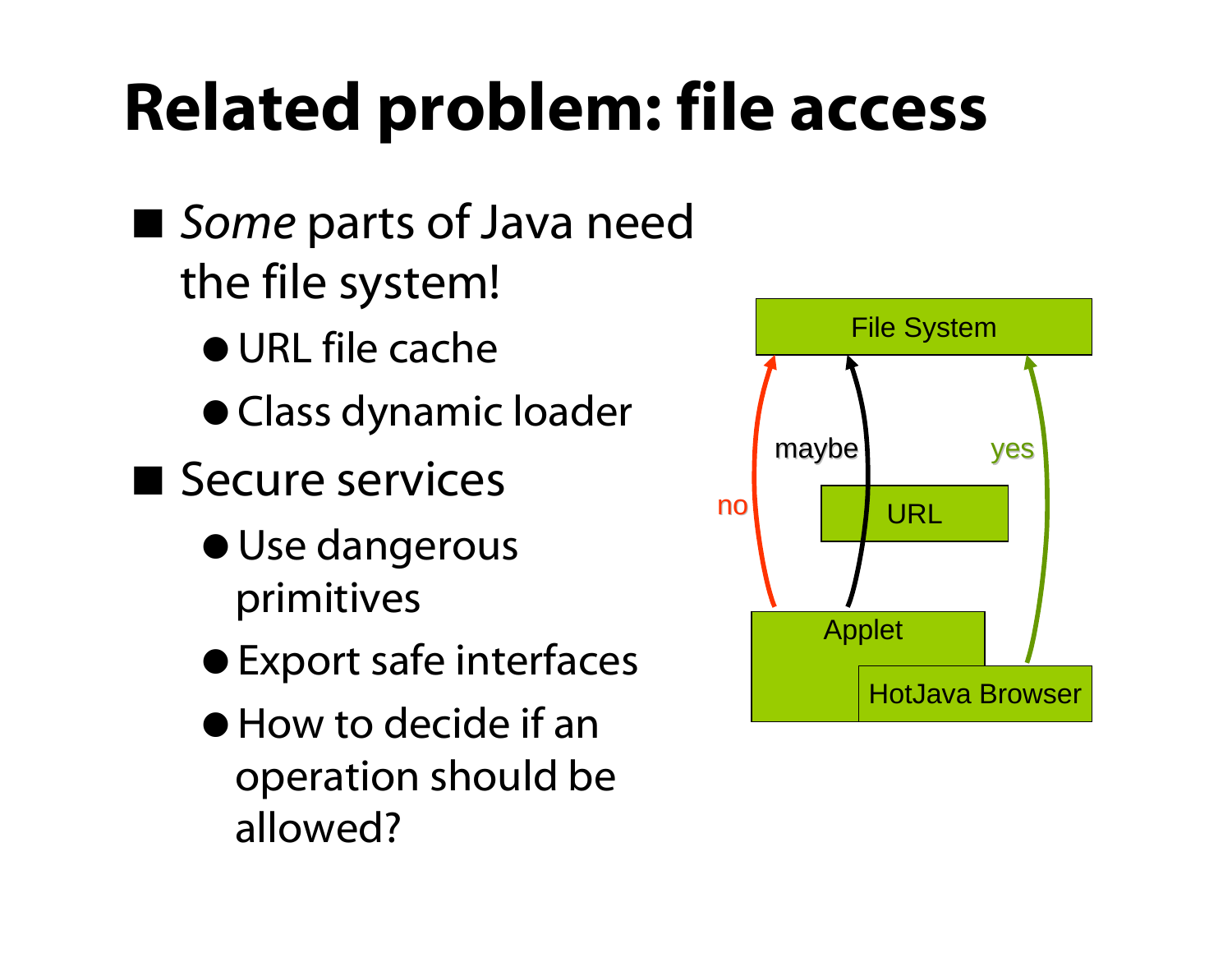## Handling the "maybe" cases

- Dangerous actions should be forbidden unless explicitly allowed
	- principle of least privilege
	- fail-safe

File.open("cache/XQ45Z9")

URL.open("http://foo.com")

Applet()



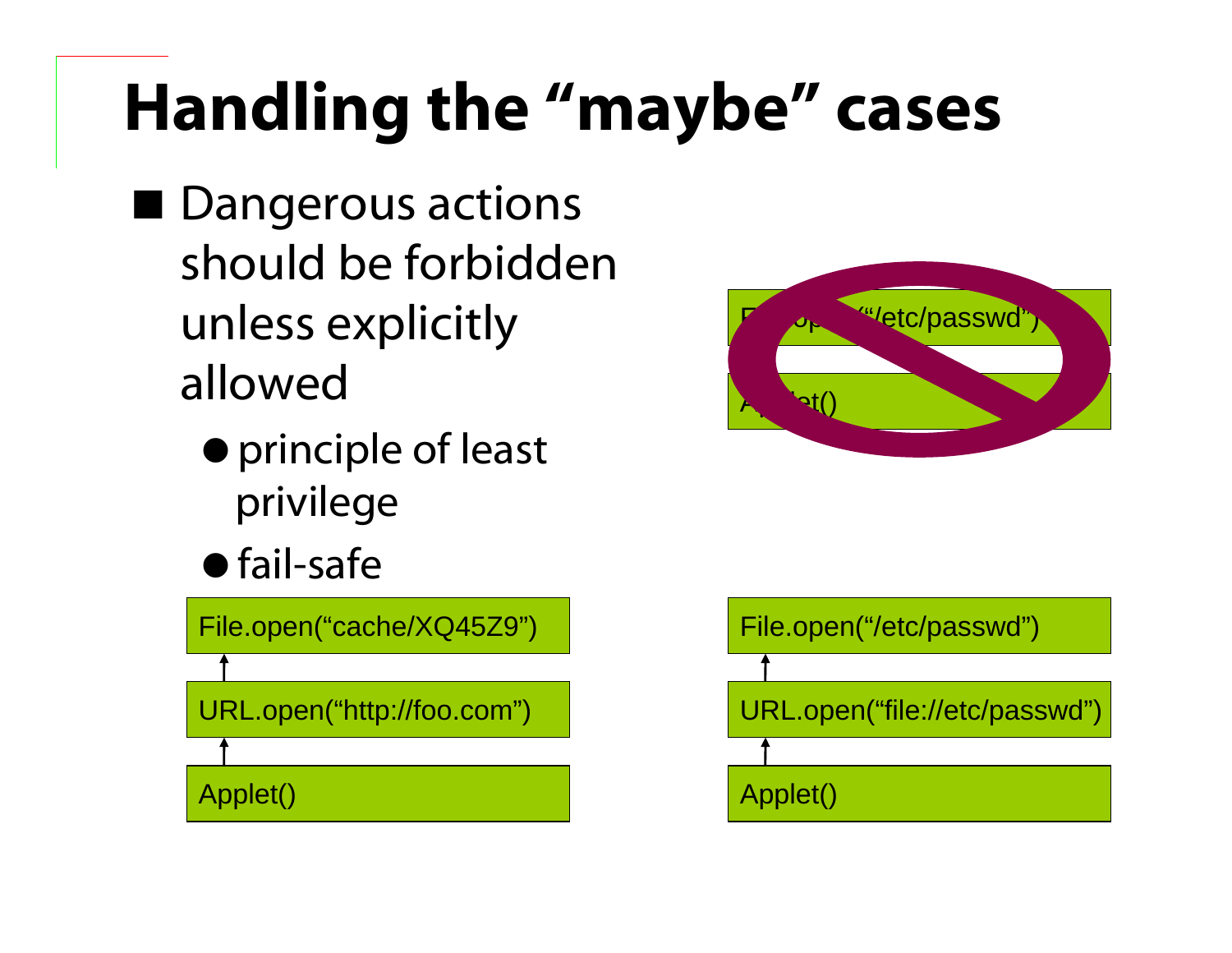#### Solution: Stack inspection

- Code *must* explicitly authorize a dangerous action
	- A method *enables its privileges*
		- Privileges revert when the method returns
- Standard Java / JavaScript / C# feature

 $\bullet$  Invented at Netscape

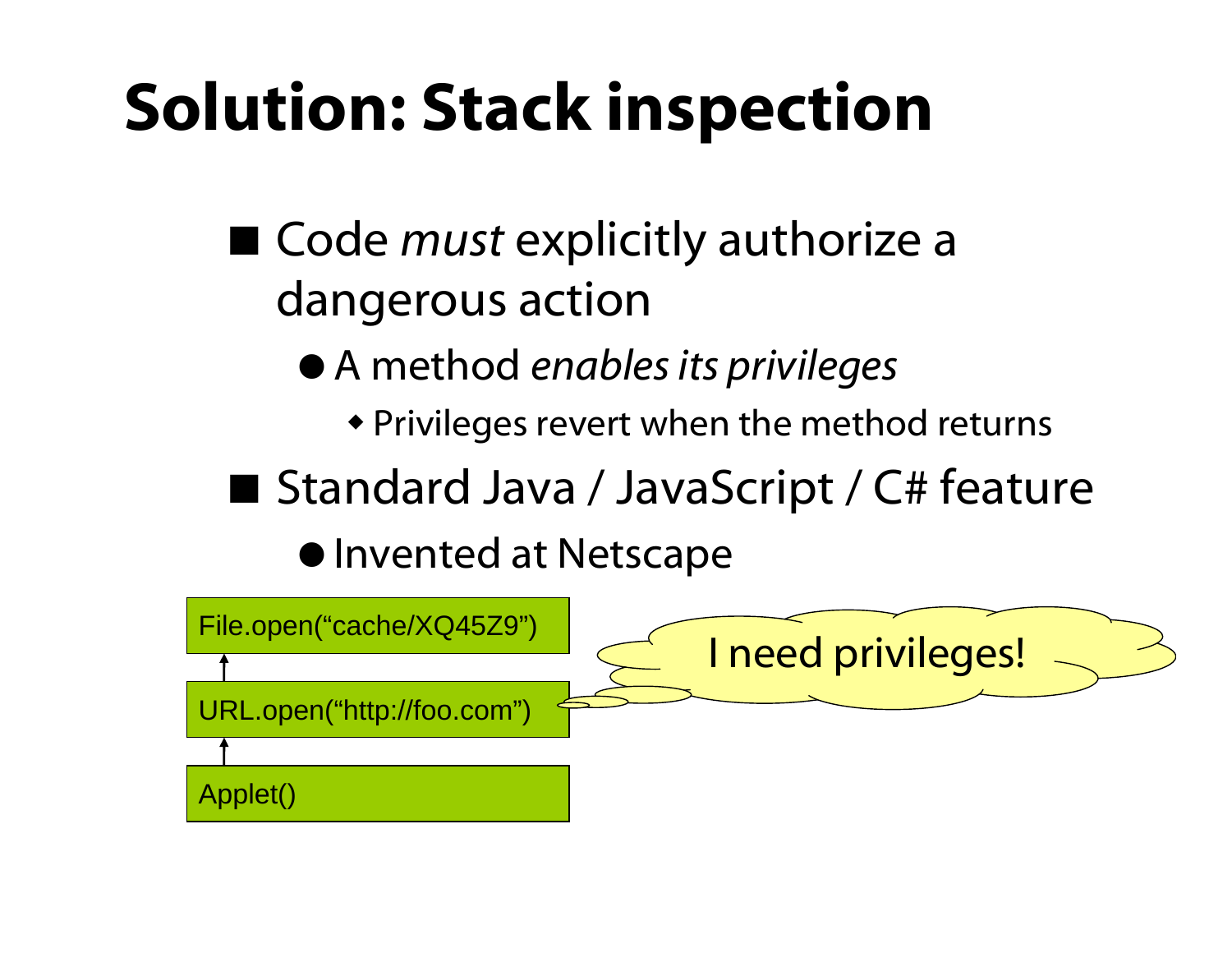What if the URL code wants to use a file cache?

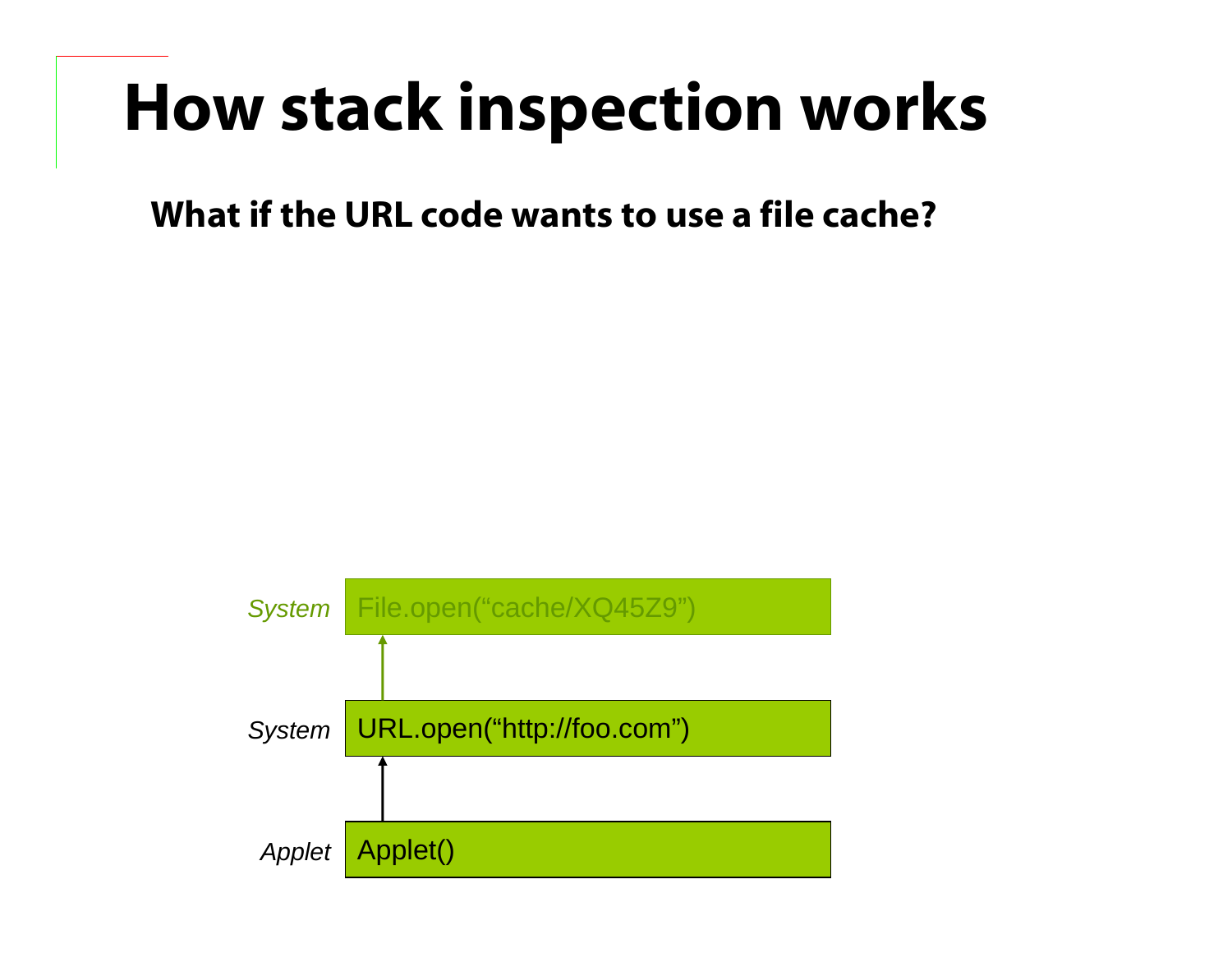First, enable privileges...

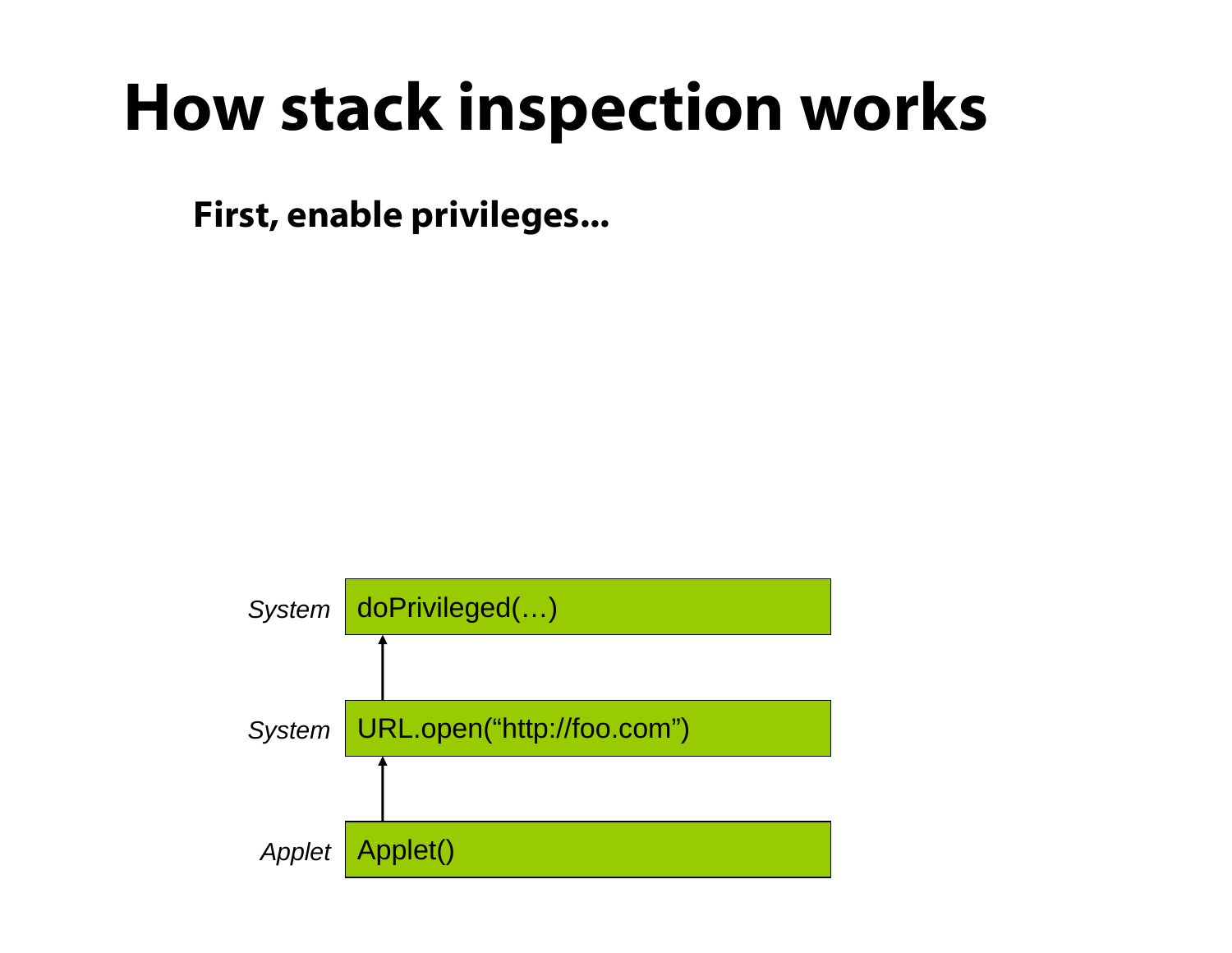#### … which calls into whatever you want (typically an anonymous inner class)

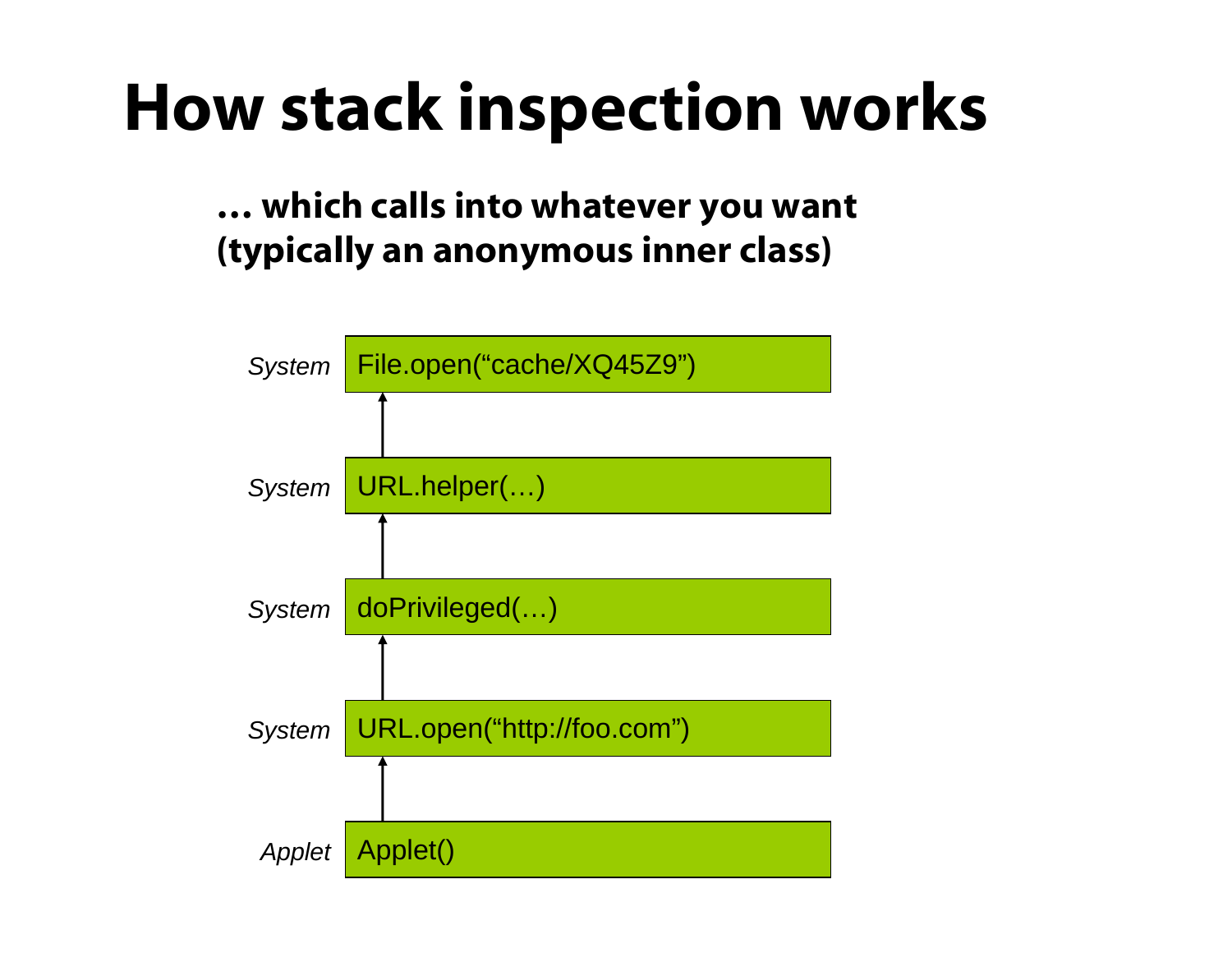#### … then searches for the doPrivileged() frame

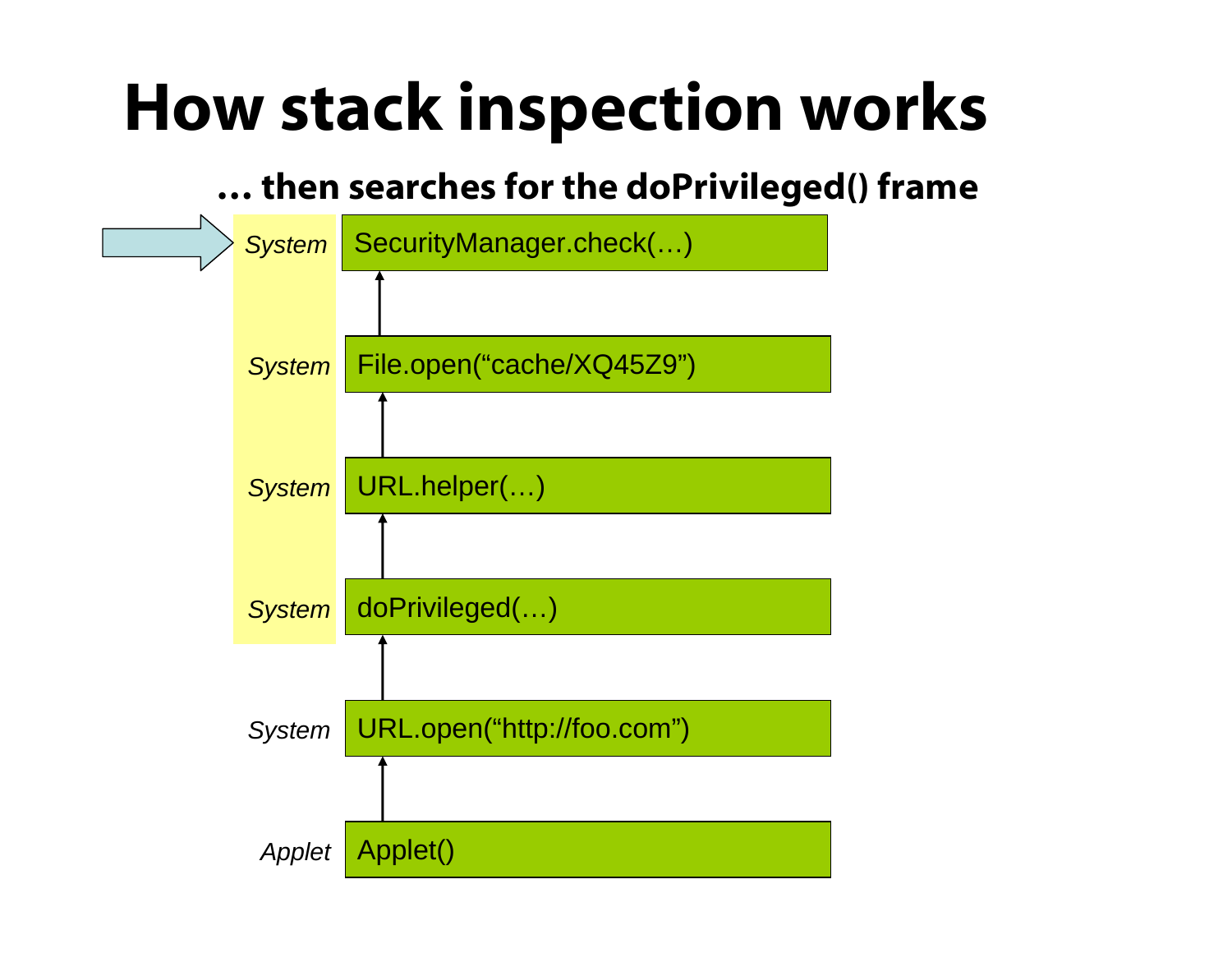#### … if they're all privileged, then the operation is allowed

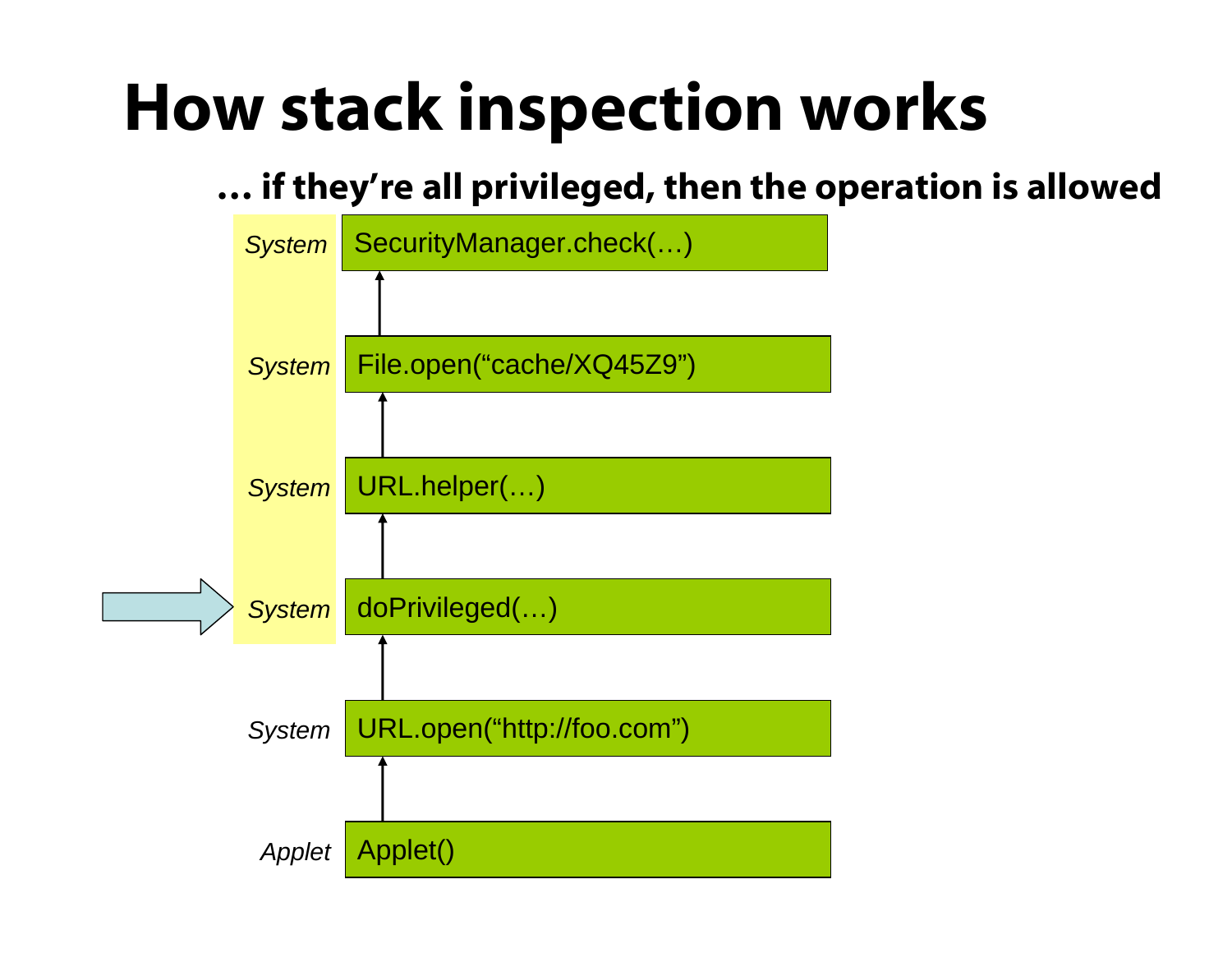#### … if not, then is the applet privileged?

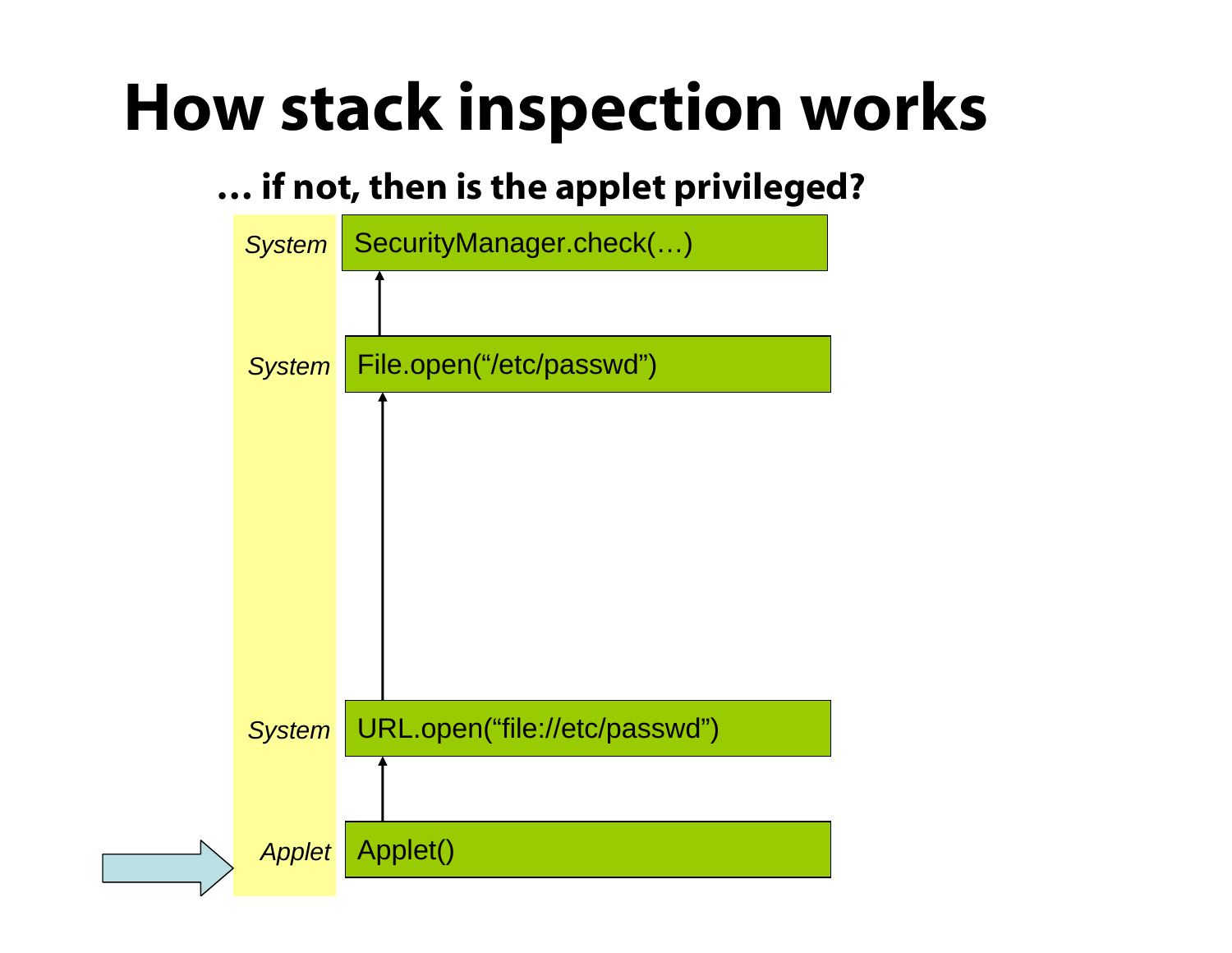## Using stack inspection yourself

- Code signing / secure class loader can assign principals to each class
- **Elaborate policy specification language**
- Reduces size of trusted computing base
	- You must still audit all doPrivileged() calls
	- Preferably placed close to where priv needed
- **Typically mixed with capability-style** 
	- Stack inspection check to open a file
	- **InputStream object acts as a capability**
	- Significant performance improvement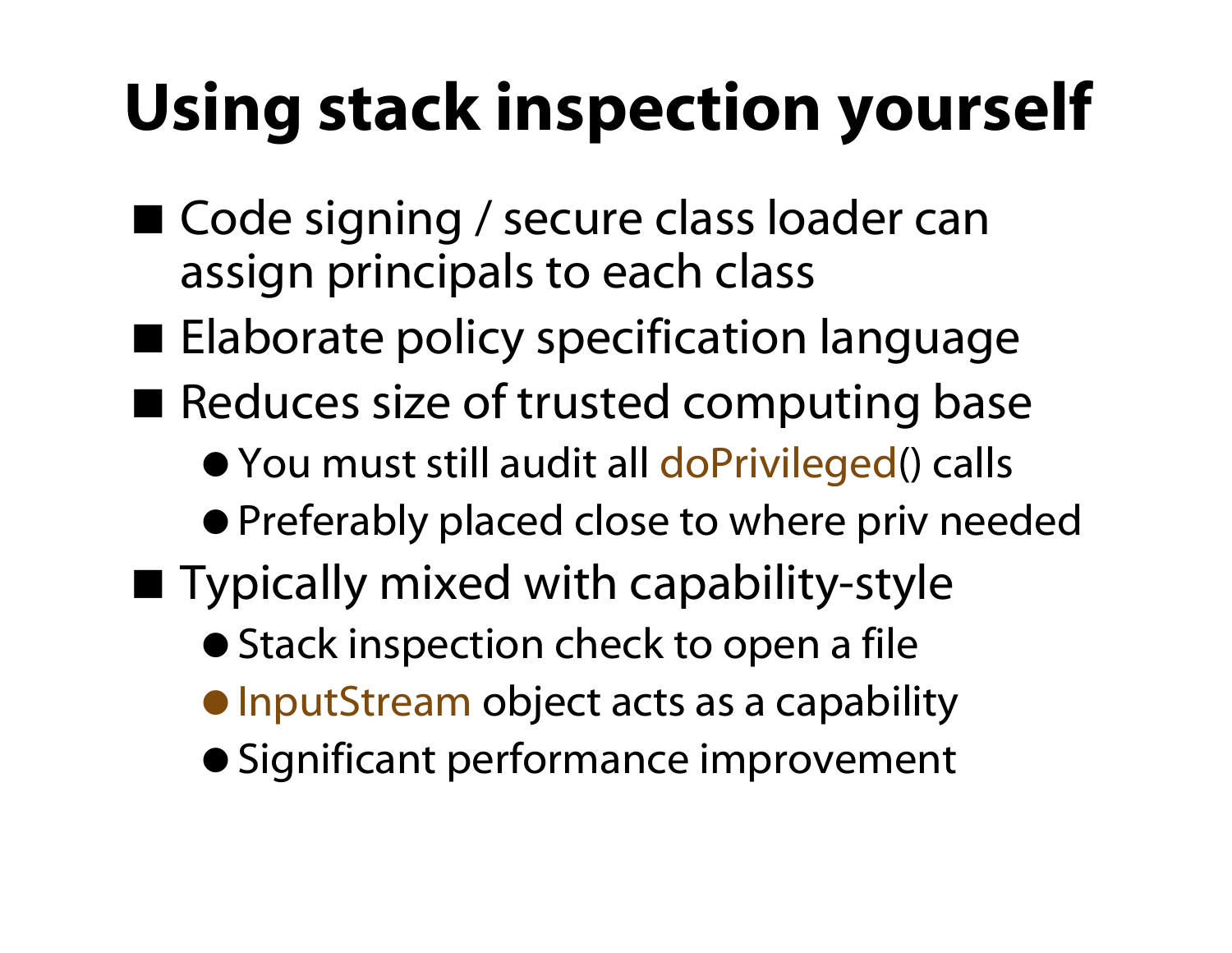#### Other desired features

- Memory management / limits
- CPU scheduling / priorities
- **Termination**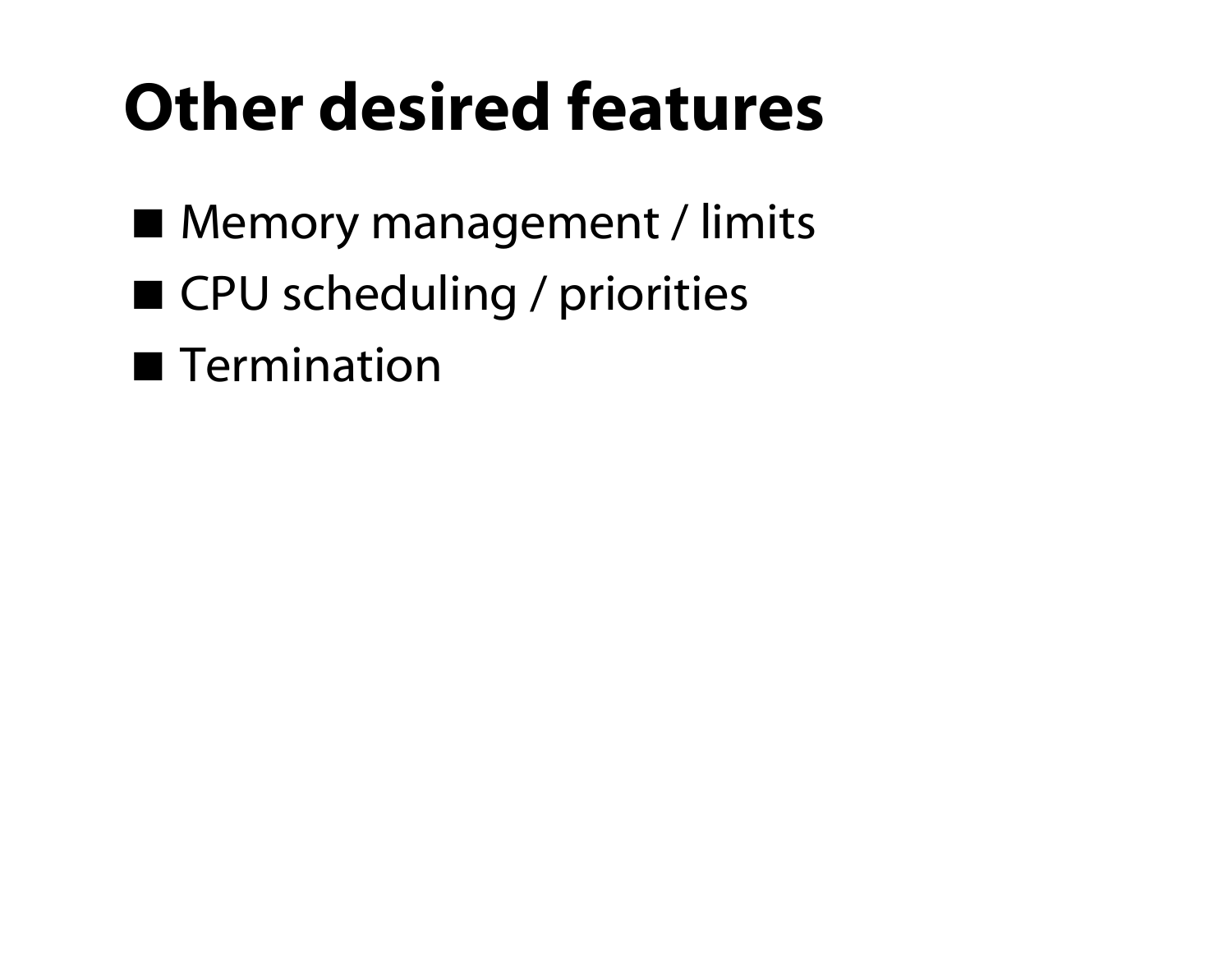#### Java "isolates"

JSR-121 "Application Isolation API Spec

- Tech details: see Czajkowski et al. "MVM"
	- Java isolate == Unix process
	- $\bullet$  Java link == Unix pipe
- Monitoring, termination, security managers
- No guarantees about scheduling, memory ■ javax.isolate package (not yet part of J2SE) MIDP 2.0 (J2ME) has early implementation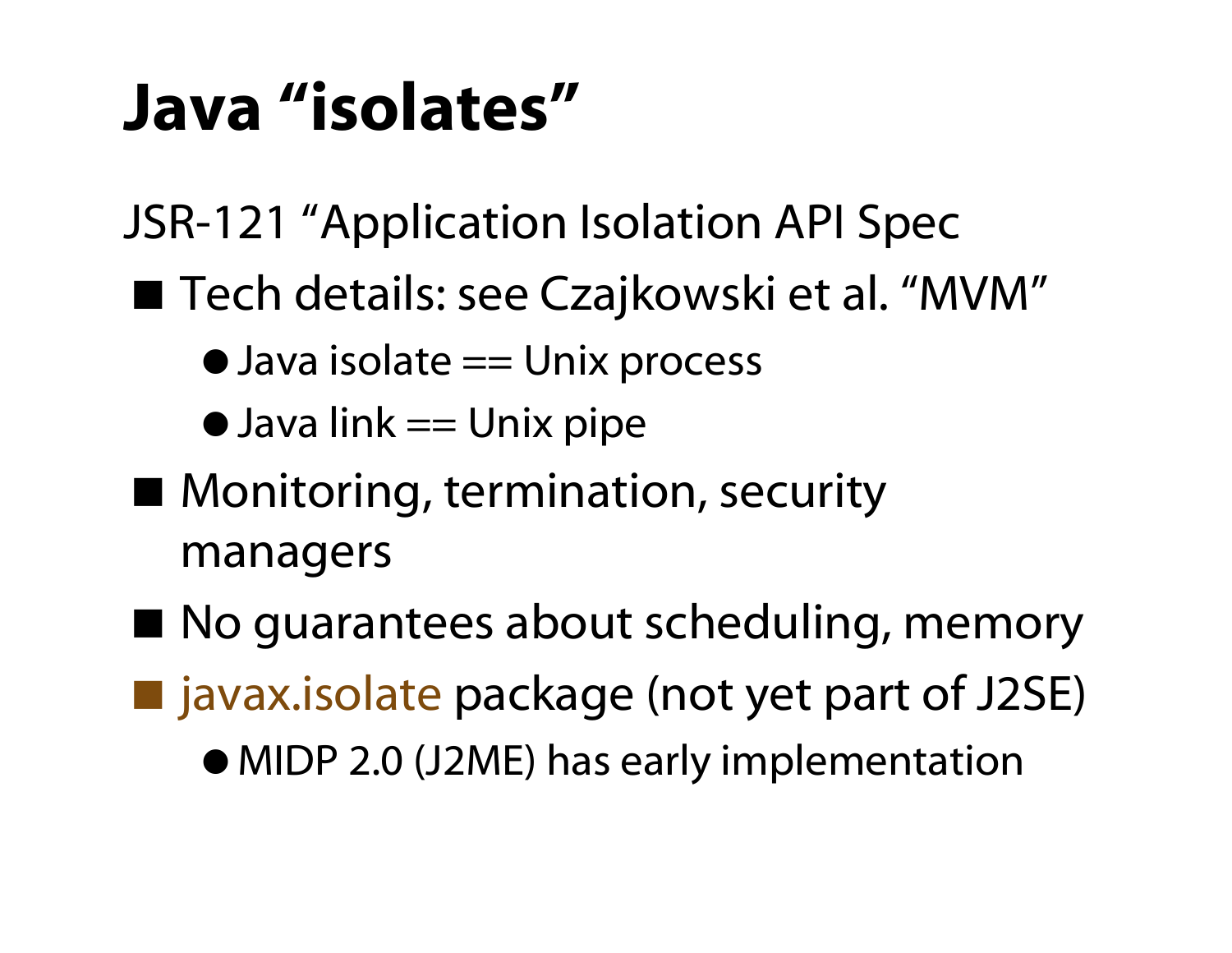#### Java resource consumption

JSR-284 "Resource Consumption Mgmt. API" ■ Control heap memory, CPU, etc.

Currently "in progress", draft API available ■ See also, JSR-278 "Resource Mgmt API for Java ME"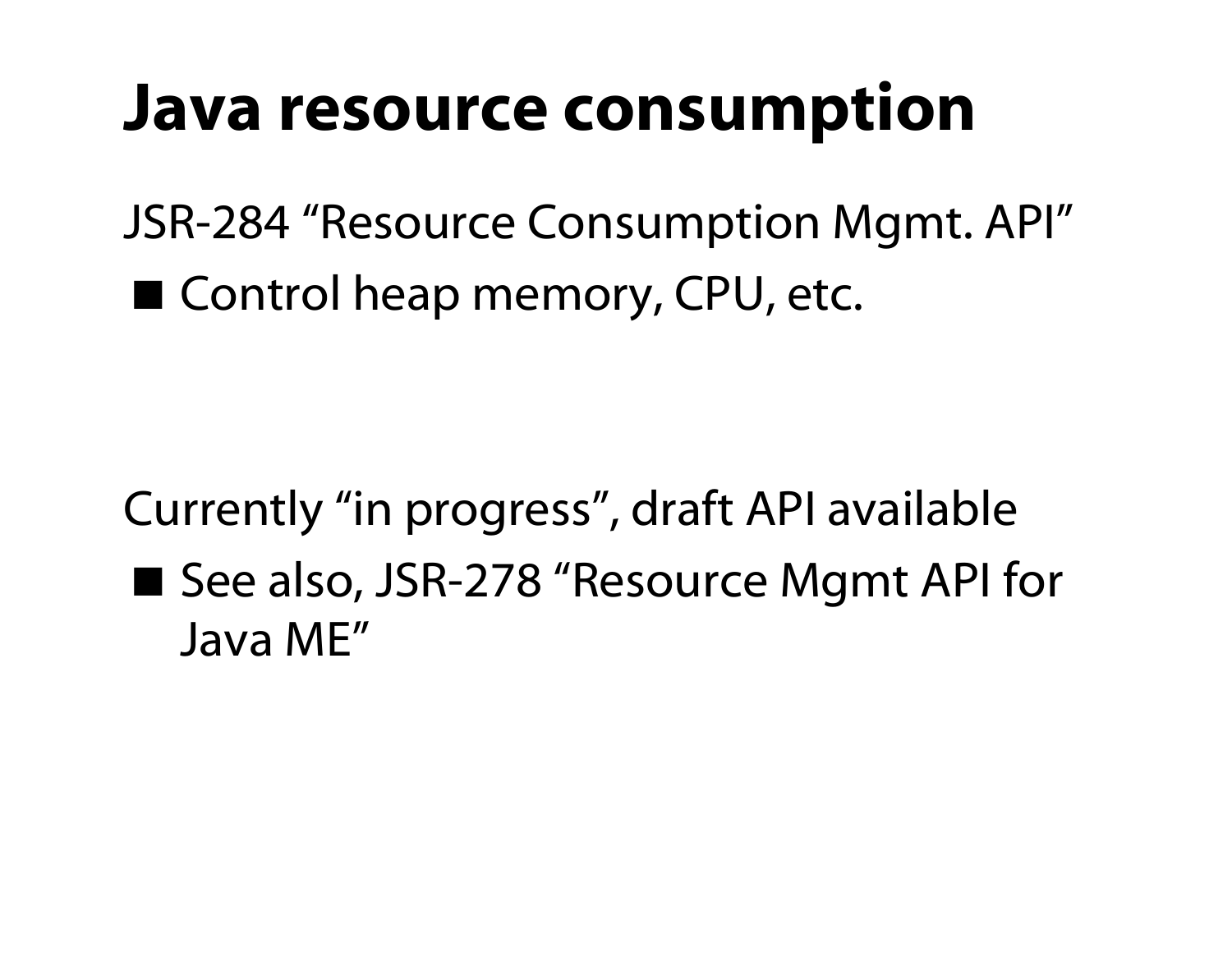#### What you can do today

Separate JVMs in separate processes

- Consumes more memory
	- Limits on max transactions
- Slower startup time
	- Maybe hide latency by pre-starting JVMs
- **Excellent fault isolation** 
	- Standard OS tools

#### Similar issues: CGI vs. FastCGI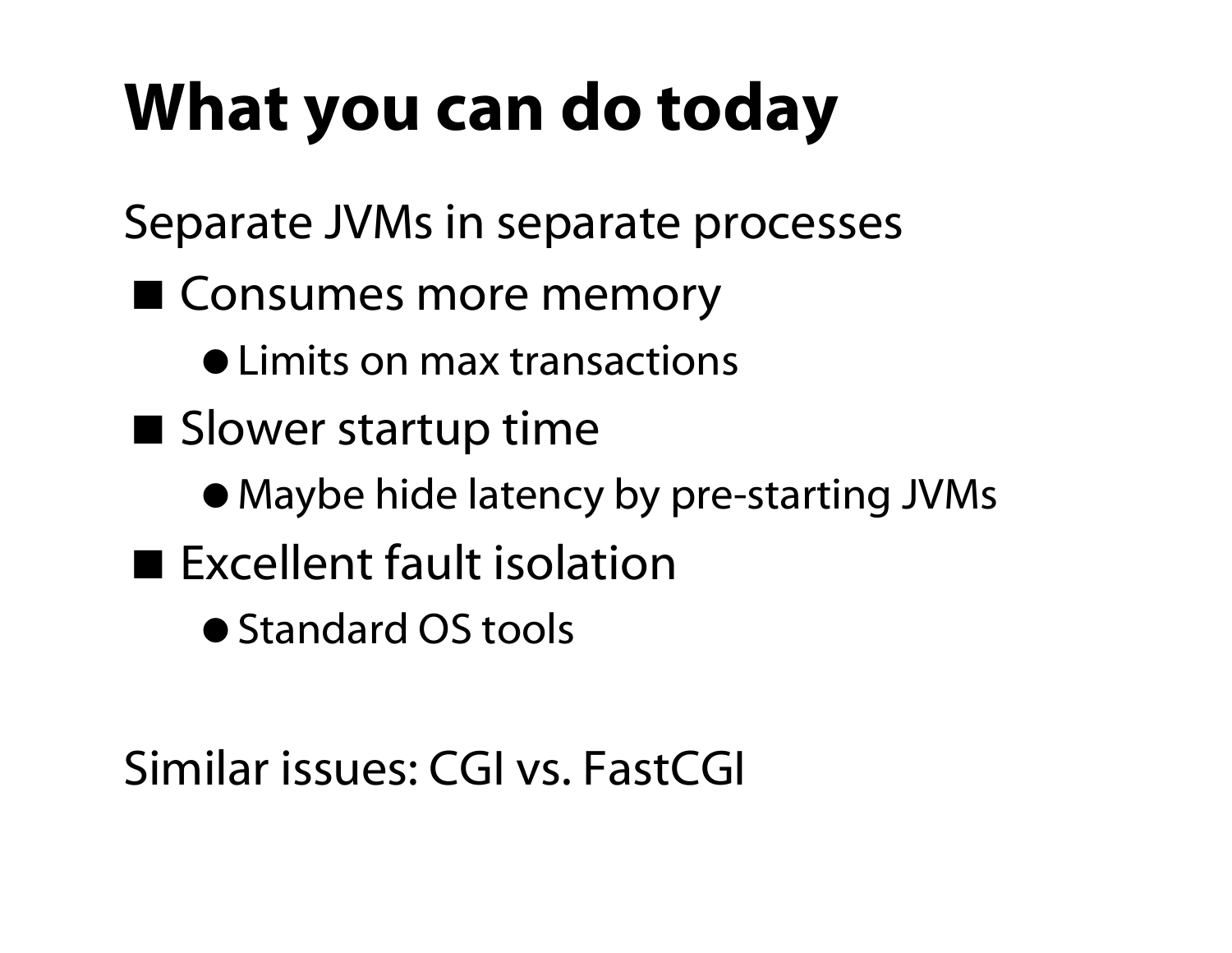#### Research on Java termination

- Wish to terminate Java task running on the system
	- Without destabilizing the system
	- Without the task ignoring the kill signal
	- With minimal changes to the task

■ Task: Coherent set of related classes from the same source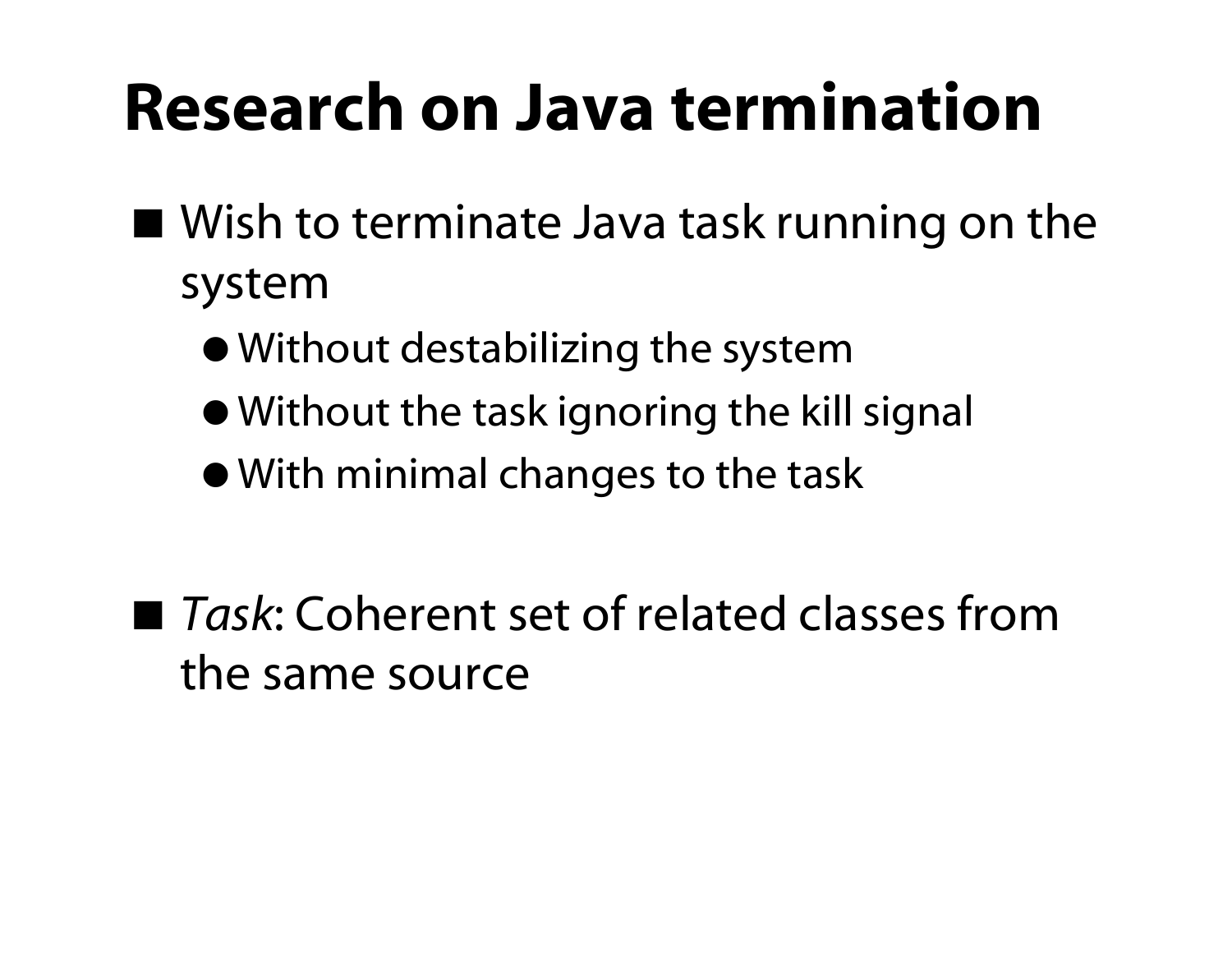#### Relevant publications

#### Soft termination

- ACM Transactions on Information and Systems Security (2002)
- **The Transactional rollback** 
	- $\bullet$  International Conference on Dependable Systems and Networks (2002)
- GC-based memory accounting
	- IEEE Security and Privacy (2003)

Joint work with Algis Rudys, David Price, and John Clements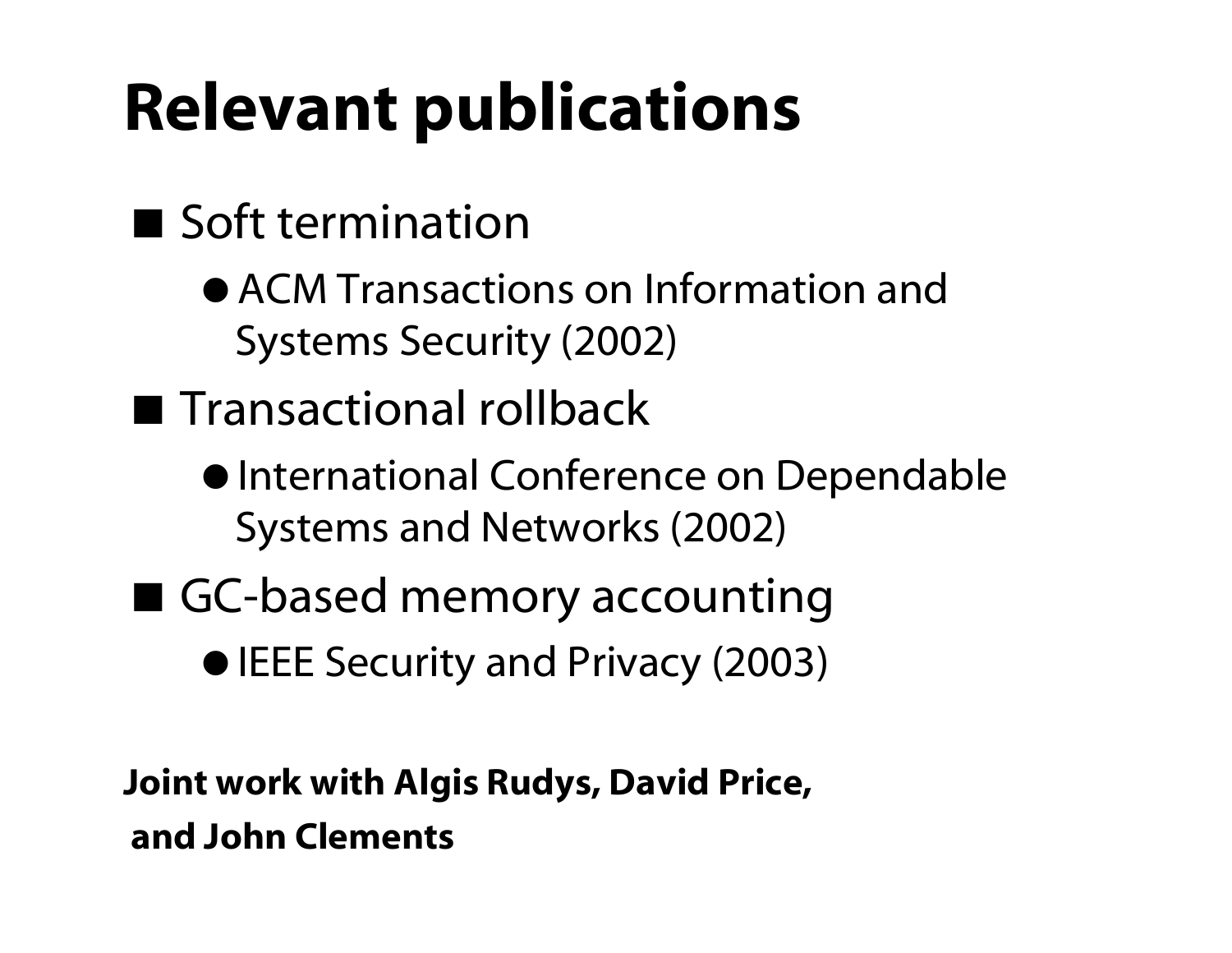#### Termination possibilities

- Naïve termination
	- Blindly throw an asynchronous exception
	- Deschedule a thread (Thread.stop() in Java)
- "Hard termination"
	- Same as Unix processes or Java isolates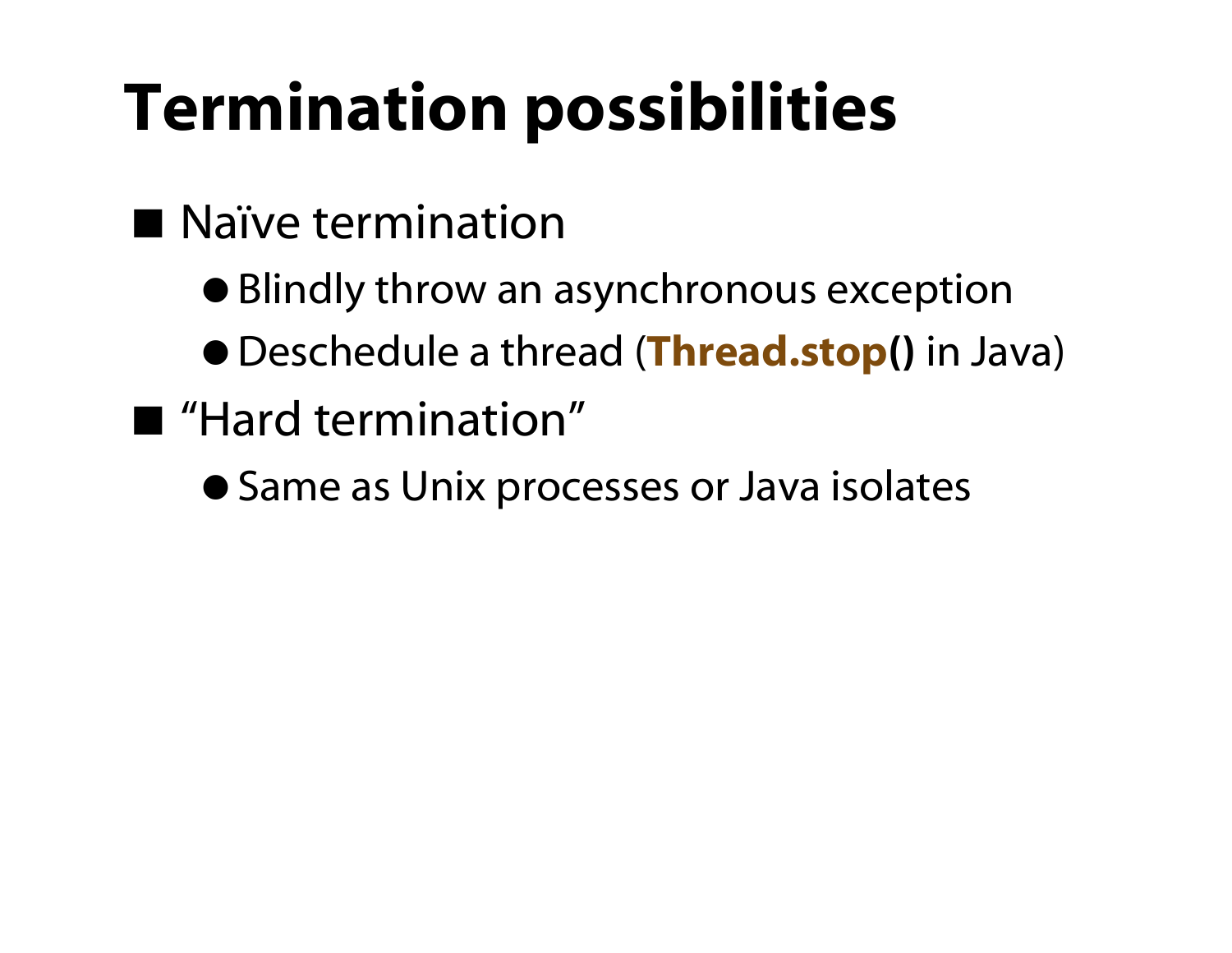#### Naïve termination

- User code can simply catch the exception
- Might destabilize the system
	- Violating system invariants

```
system_list_insert(node n) {
  . . .n.next = l.first;
  l.first = n;
  l.counter++;
  . . .}
                             Exception arrives here
```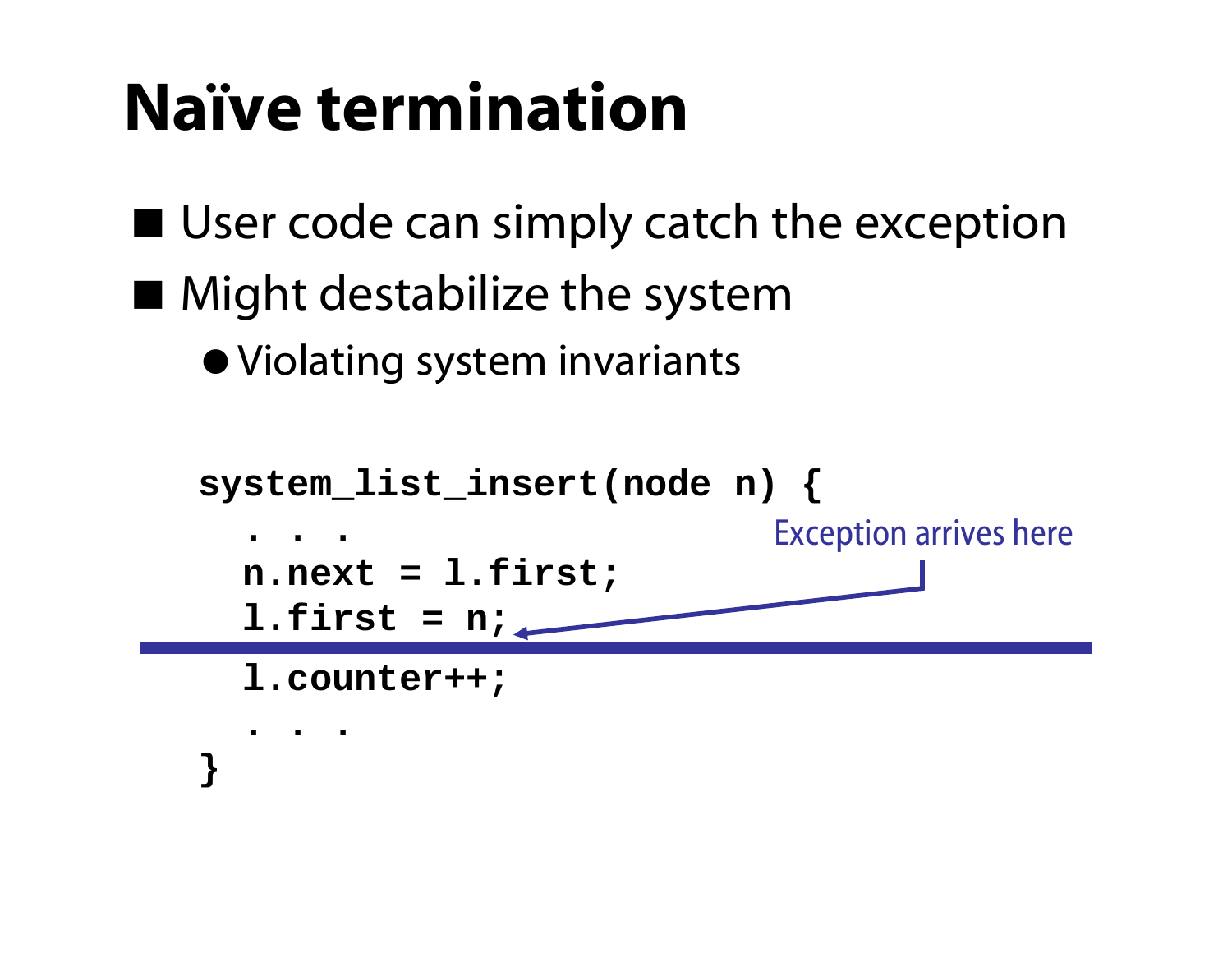#### Naïve termination: Which thread?

- Task threads can spawn other threads
- $\blacksquare$  System threads calling into the task can be hijacked
	- **Object.finalize()** to hijack GC thread

#### **EXECUTE:** Don't kill threads, disable tasks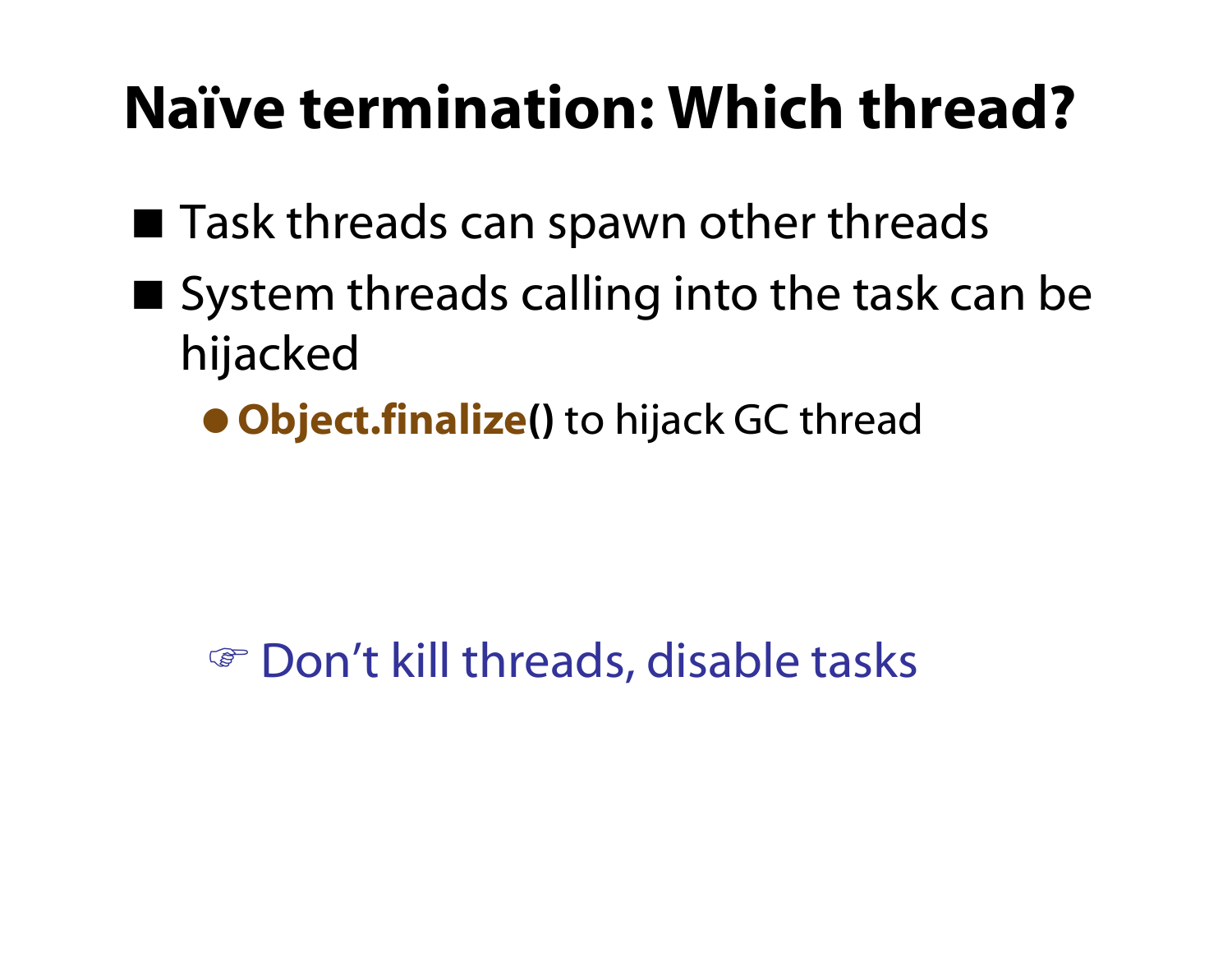#### Soft termination: Our goals

#### **Portability**

- Run without modifying language runtime
- Reasonable performance
	- Don't interfere with the optimizer
- Well-defined semantics
	- **Effect of termination signal is clear**
	- **Preserve system code invariants**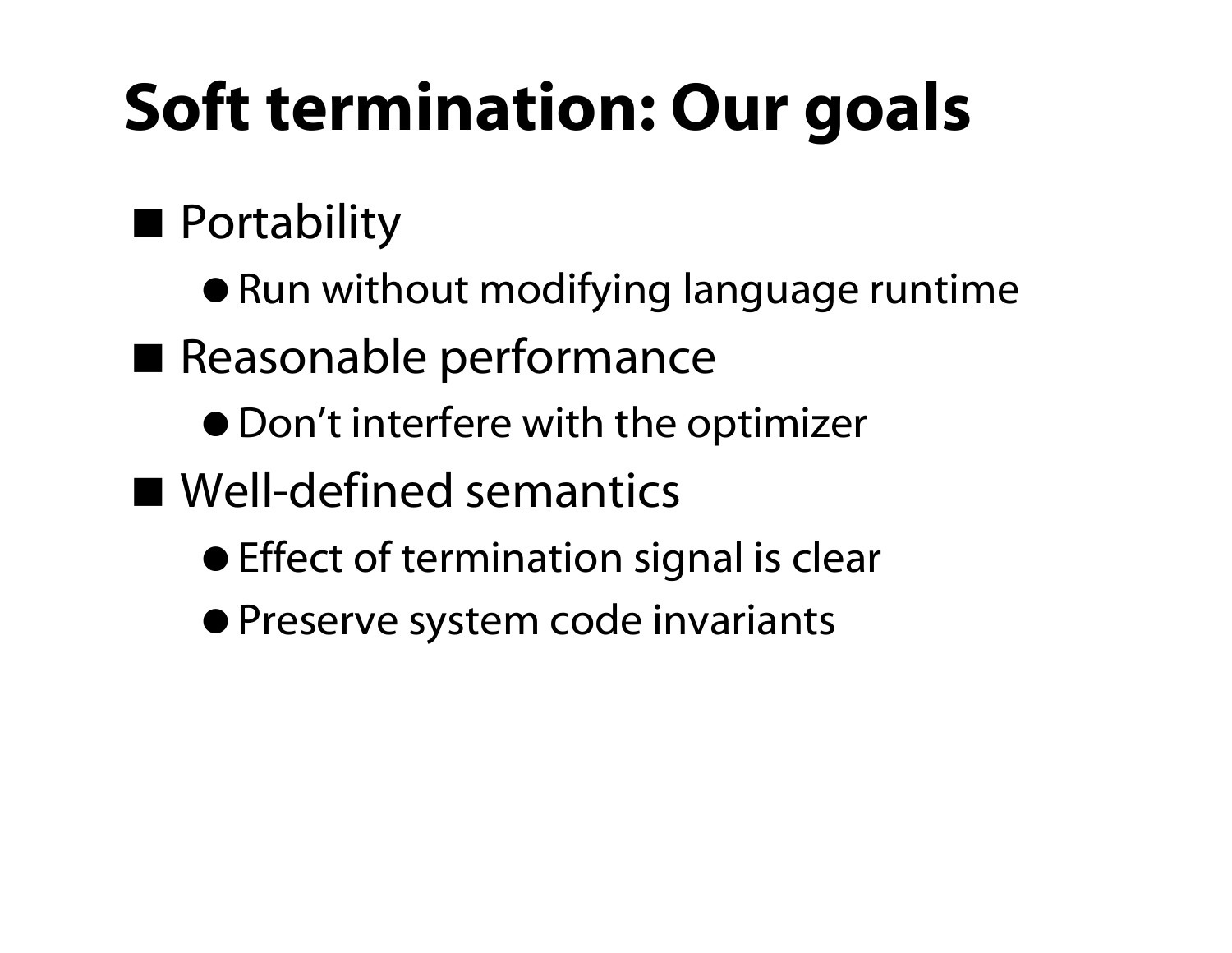### Soft termination: Design

- Inspiration: "Safe points"
	- $\bullet$  Used in language runtime systems for years
- Wherever the code acts to extend its running time, check termination flag first
- Code-to-code transformation
	- User code instrumented to perform check
	- User code terminates itself
- System code is not rewritten, only user code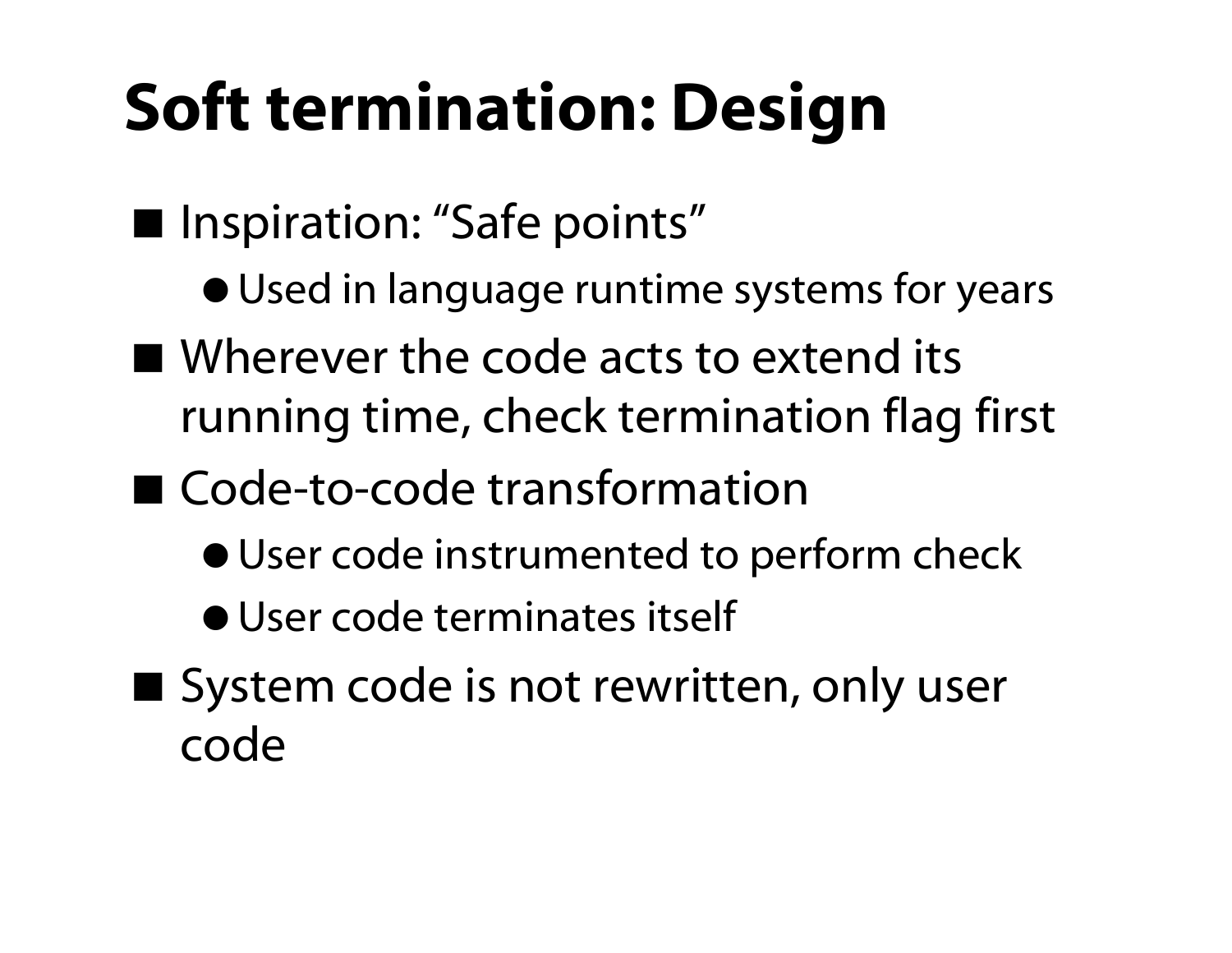#### The basic case

An infinite loop

**foo() { . . .foo(); }**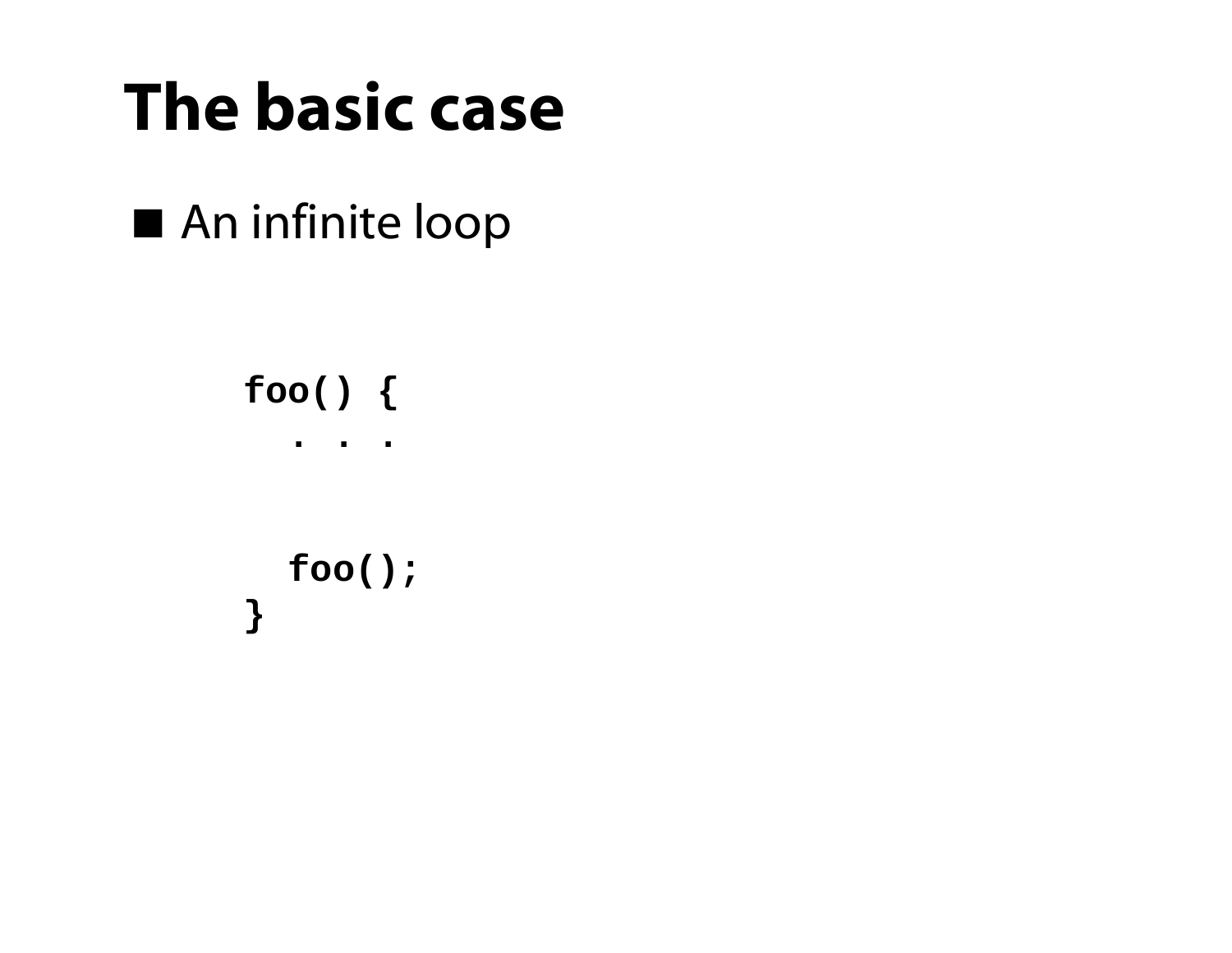#### Insert termination checks

Rewrite code to perform a termination check before each function call

```
foo() {
  . . .if (termination_flag)
    throw exception;
  foo();
}
```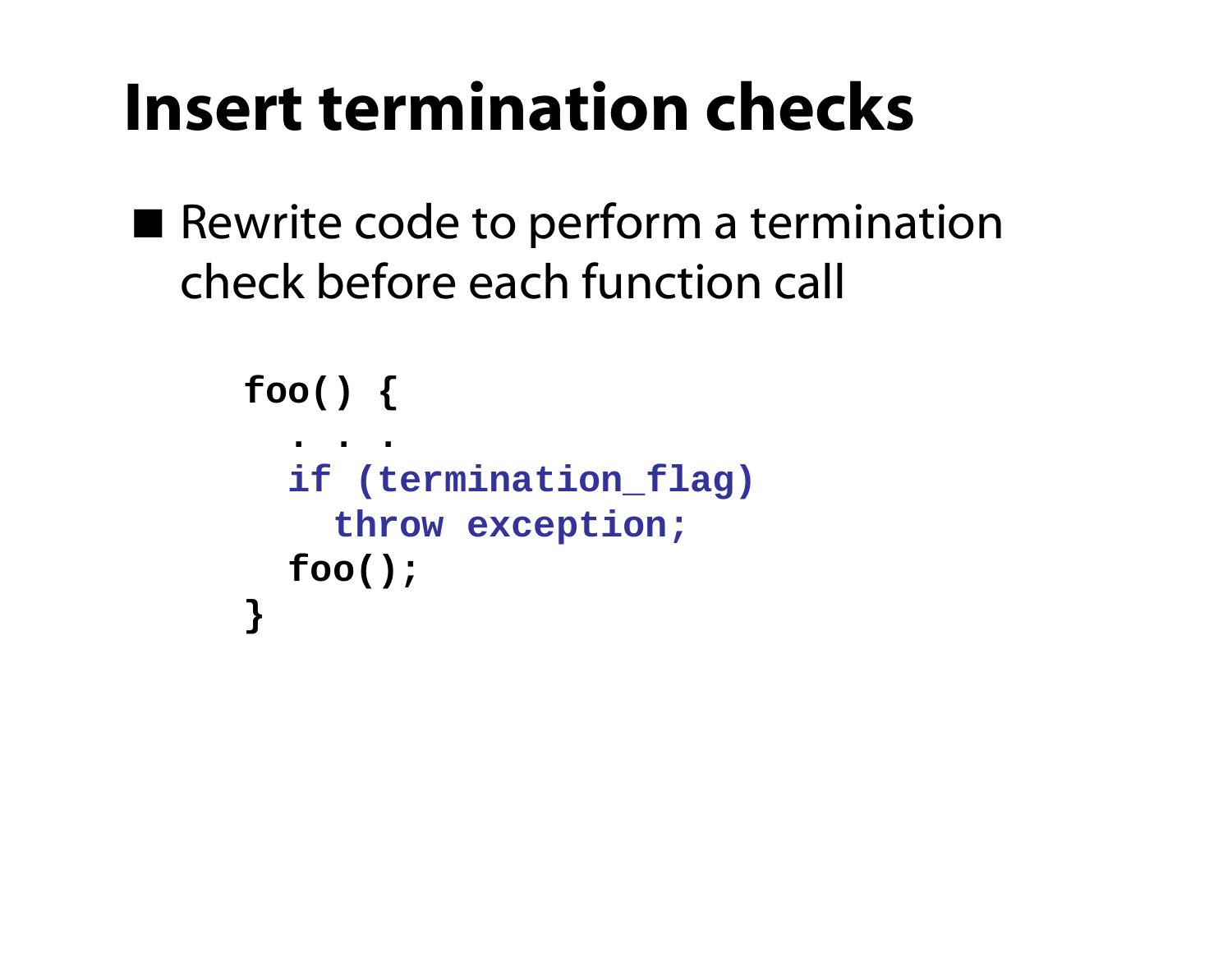### Fun implementation issues

- **Blocking calls** 
	- Some calls not guaranteed to return
- Weird Java control flows
	- Switch statements
	- Exception handlers
- System code with state
	- Avoid breaking invariants on system state
- Optimizations
	- Don't do checks if you can prove termination would happen anyway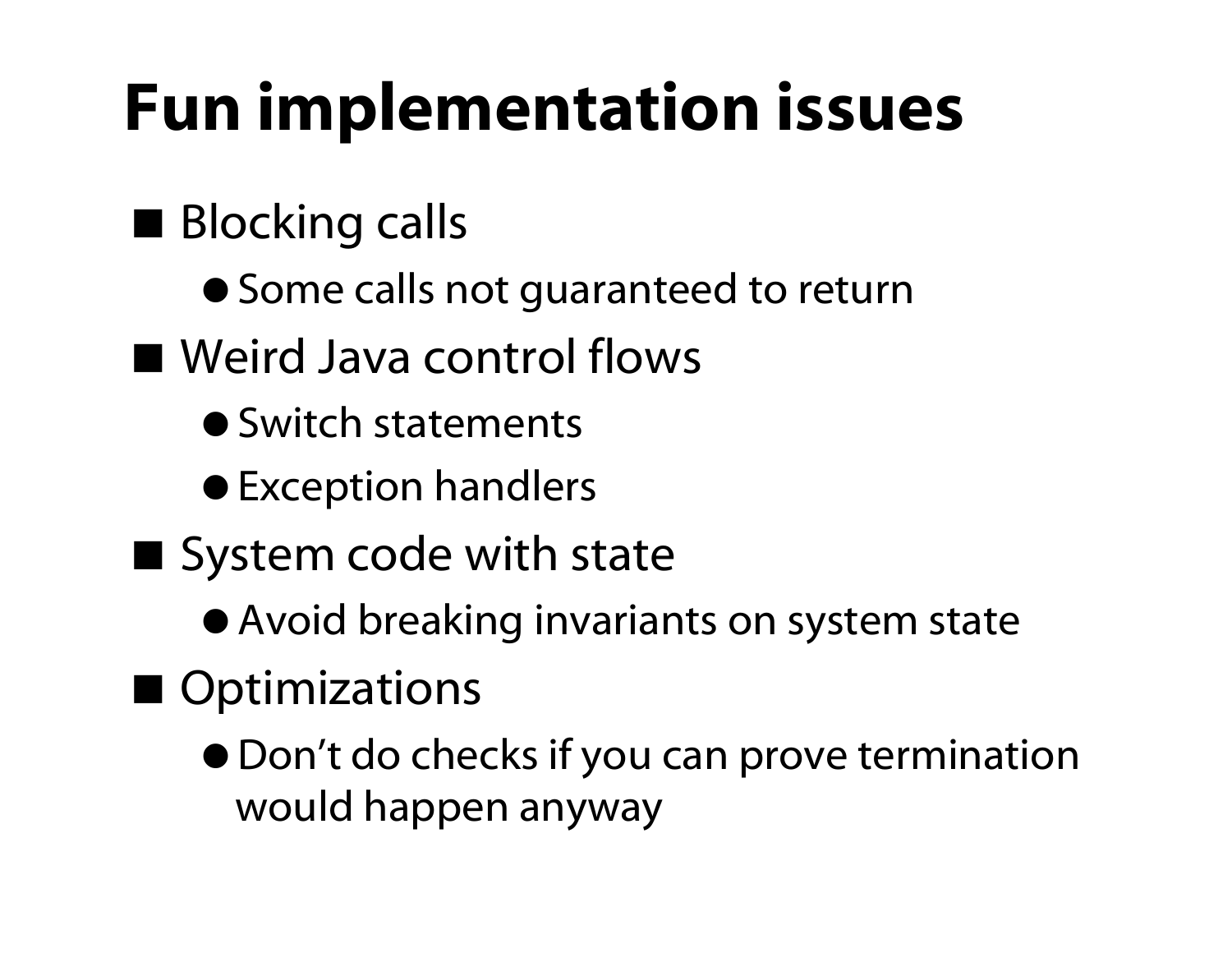## Java blocking functions

#### ■ Java blocking functions are:

- $\bullet$  I/O functions
- Java synchronization functions
- Cannot directly apply model
	- Assumes we have "equivalent" non-blocking functions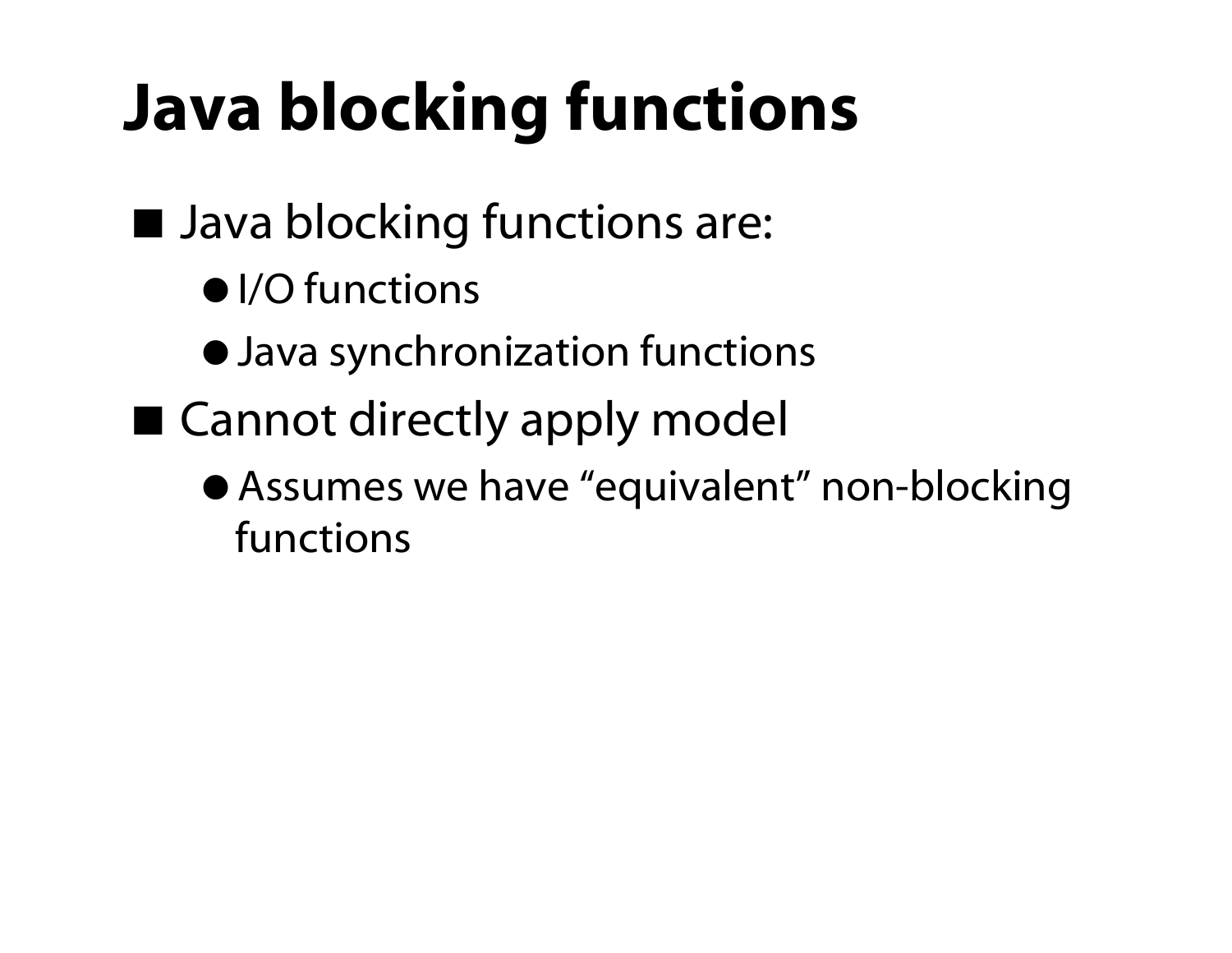### Java blocking calls: Solution

- All Java blocking calls are **native** 
	- Easy to find by searching Java API source
- Can simulate non-blocking with **Thread.interrupt()**
	- Causes all blocking calls to throw Java exception
	- Part of blocking function APIs callers required to handle
		- Expected behavior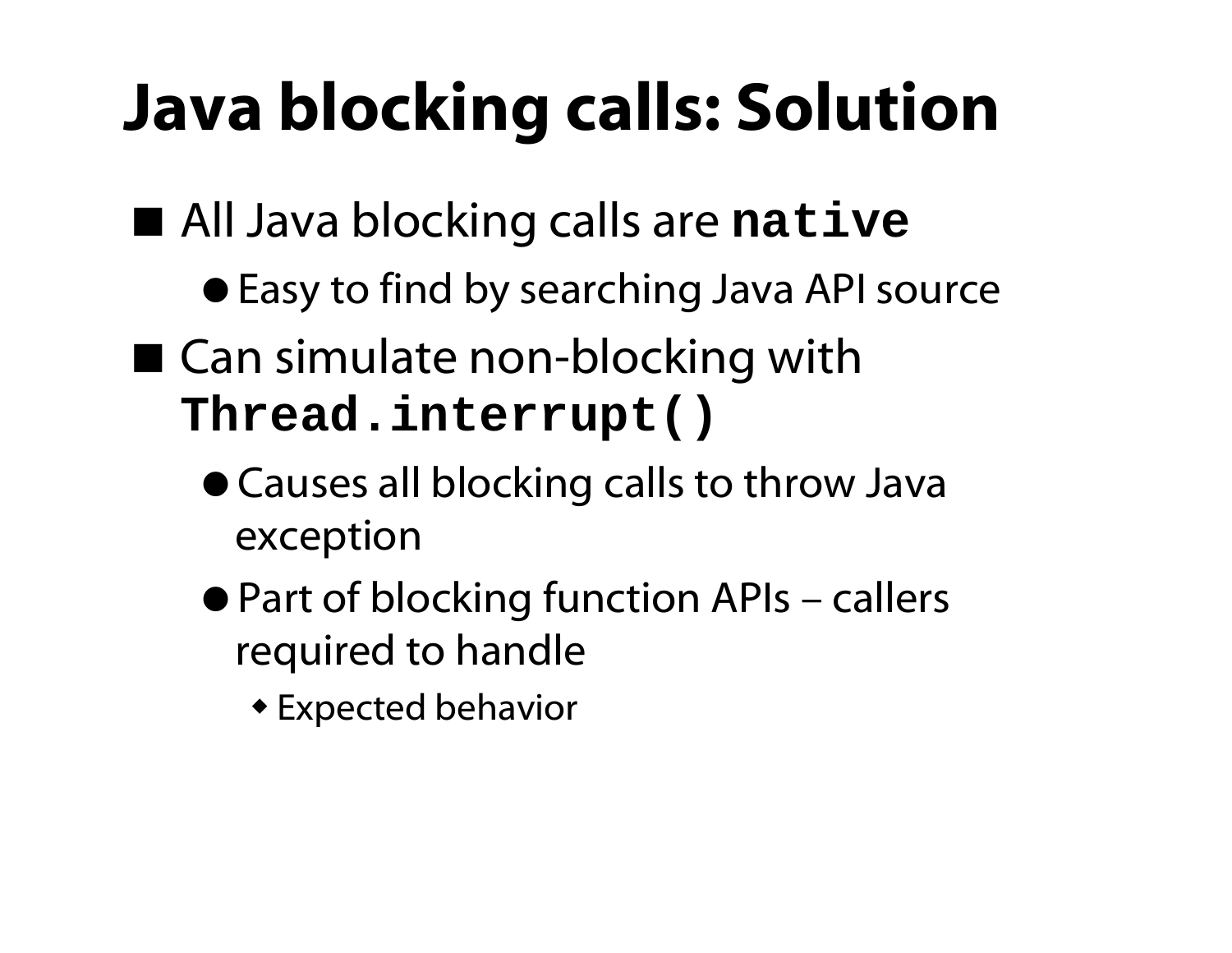#### Which threads to interrupt?

■ Wrapper registers the current thread

- Maps current thread to task on behalf of which it is blocking
- $\bullet$  If task is terminated, thread is interrupted

```
wrapper_bar() {
  register_blocking( // Uses stack inspection
    Thread.currentThread());
  blocking_bar();
  unregister_blocking(
    Thread.currentThread());
}
```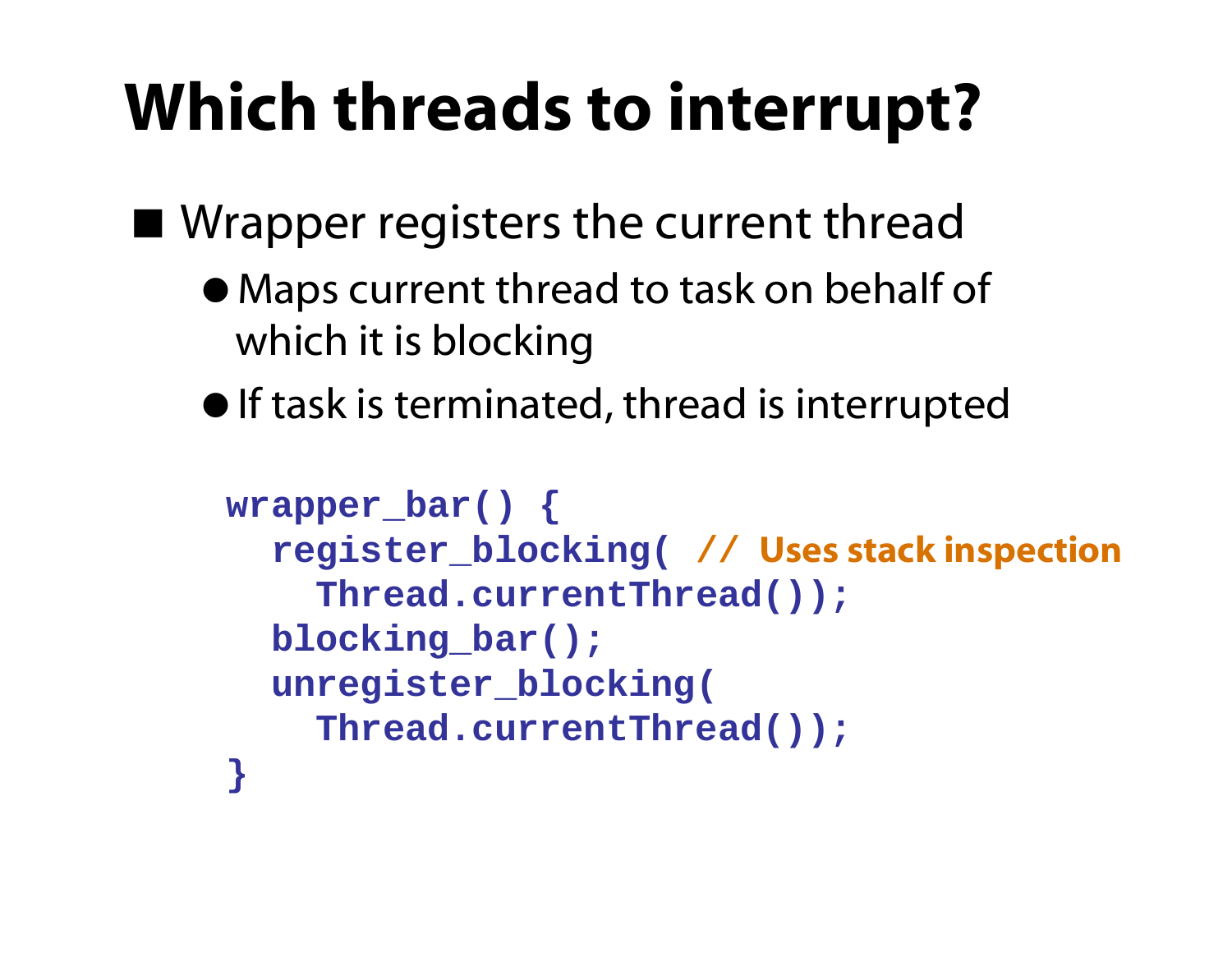#### Implementation

- 2732 lines of Java source
- Uses JOIE, IBM CFParse classfile manipulation libraries
	- Used bytecode transformation exclusively
- *Prototype available for Tomcat Servlets* **www.cs.rice.edu/~arudys/software/**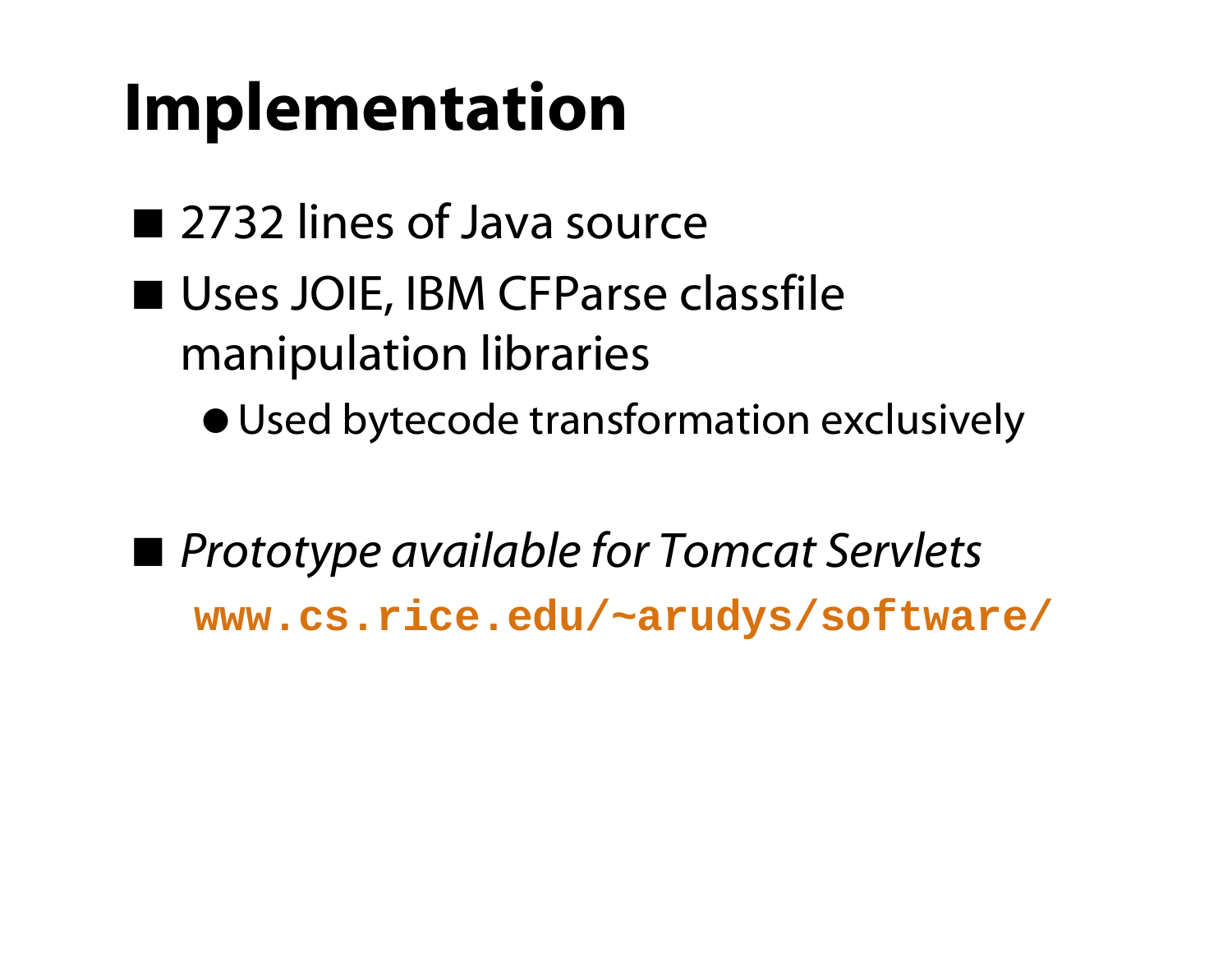#### Further extensions: rollback

- It would be nice to restart a task after you kill it
- Inspiration: transactional database rollback/recovery
- Making backup copies for undo is expensive!
	- 6*x* 24*<sup>x</sup>* slowdown on benchmarks
- Optimizations help, but overhead still unacceptable (may require JVM changes)
- Details: see our paper (DSN 2002)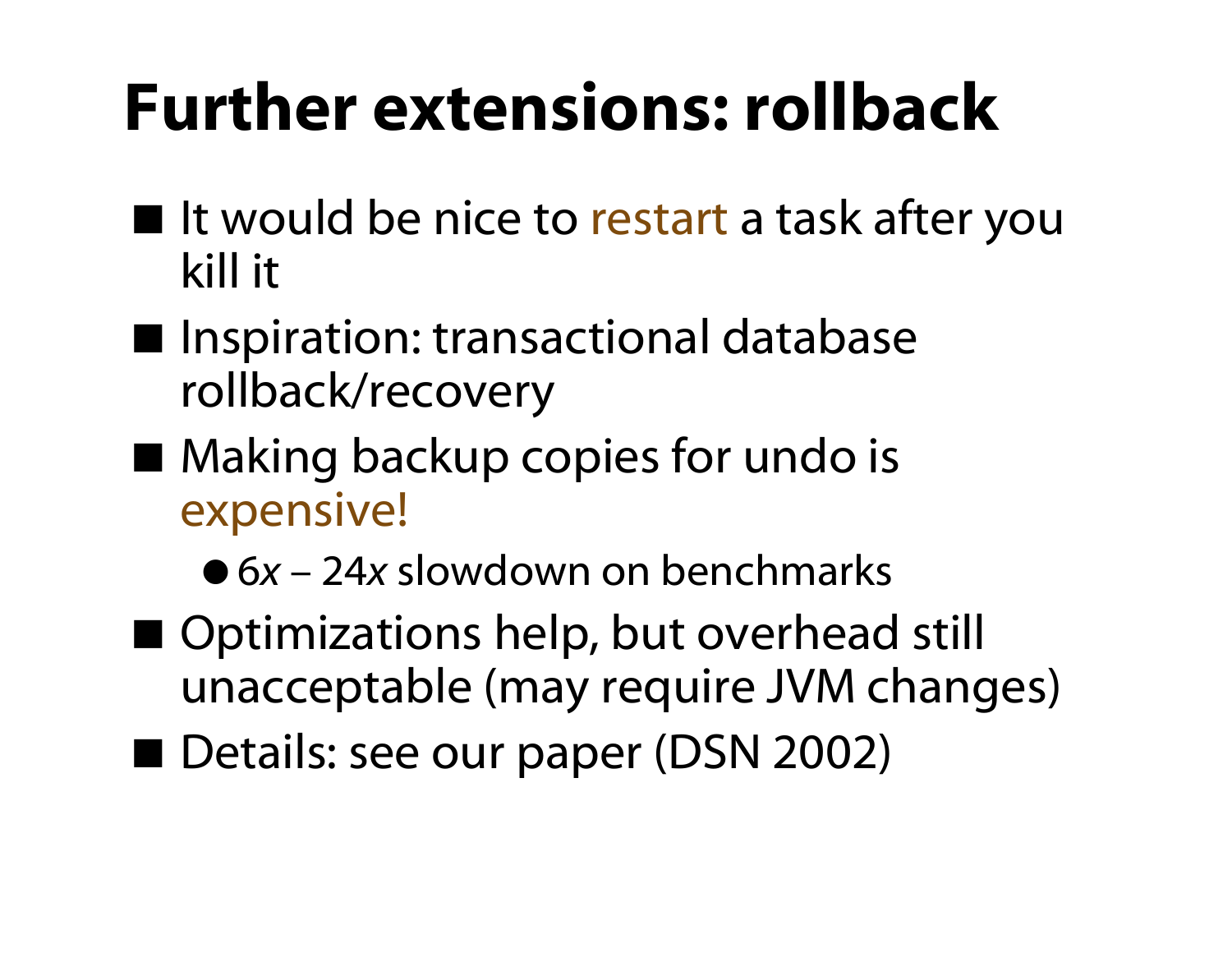#### Memory overuse / abuse

- Possible to hold live significant memory
- Attacker or broken task can:
	- At worst: crash the VM
	- At best: cause thrashing and poor performance
- We want to manage memory better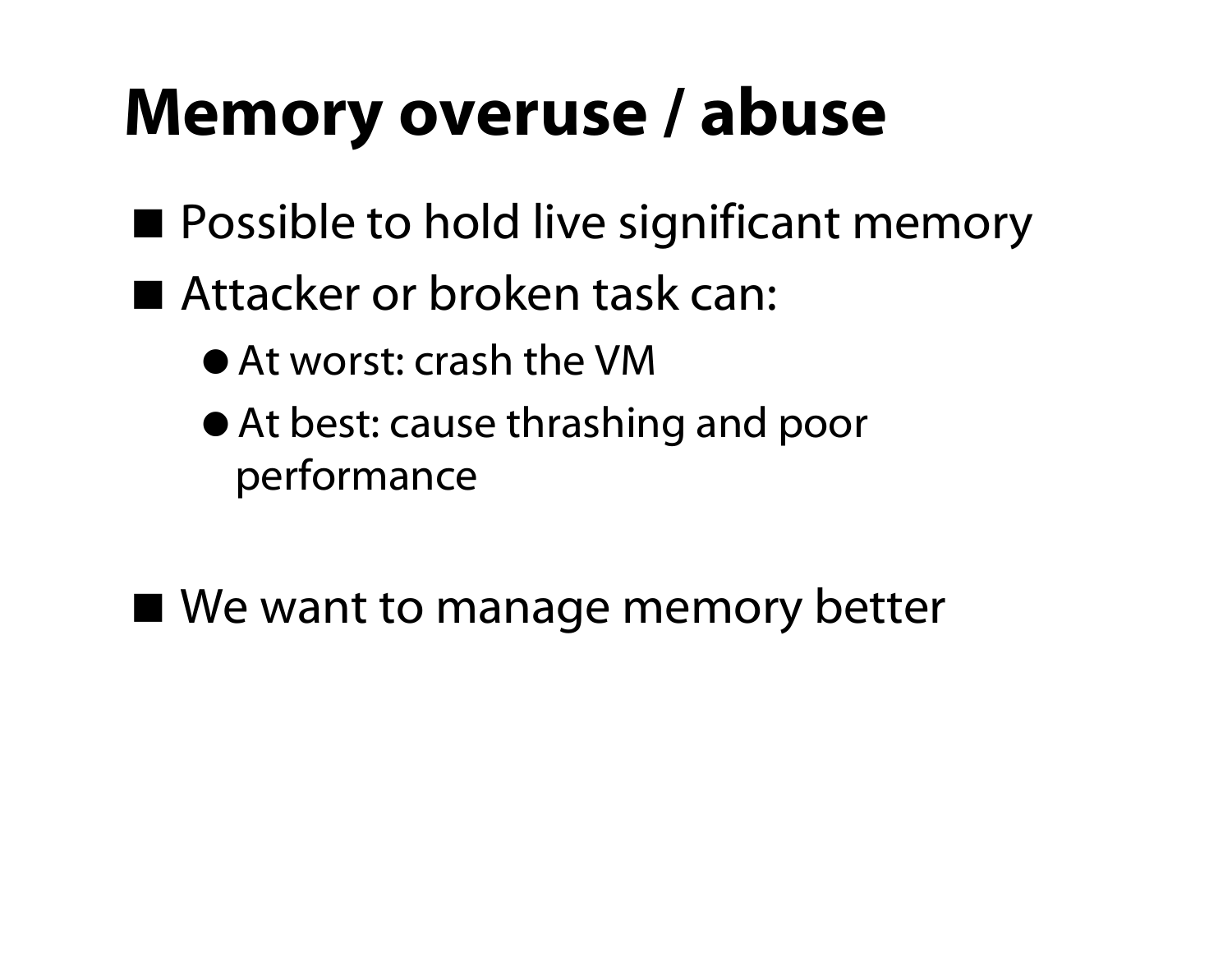#### Stopping memory overuse

- Can solve this problem if we can:
	- Measure memory usage
	- Identify policy violators
	- Constrain/terminate them
- Our work: measuring memory usage
	- without giving up sharing benefits of a language-based system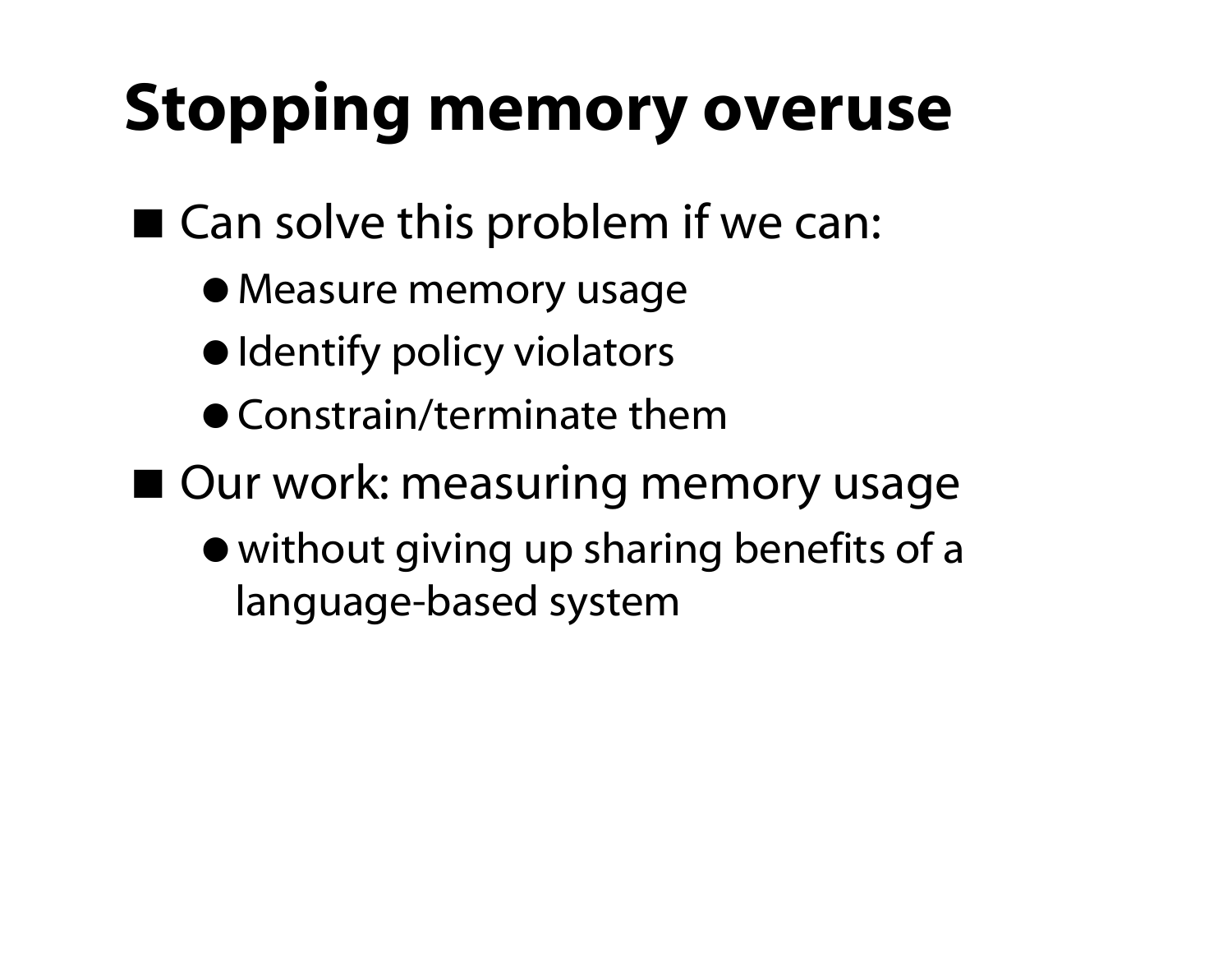#### Measuring memory

- How can we determine how much memory a task is using?
- Very easy in a traditional OS model
	- Just measure allocated heap

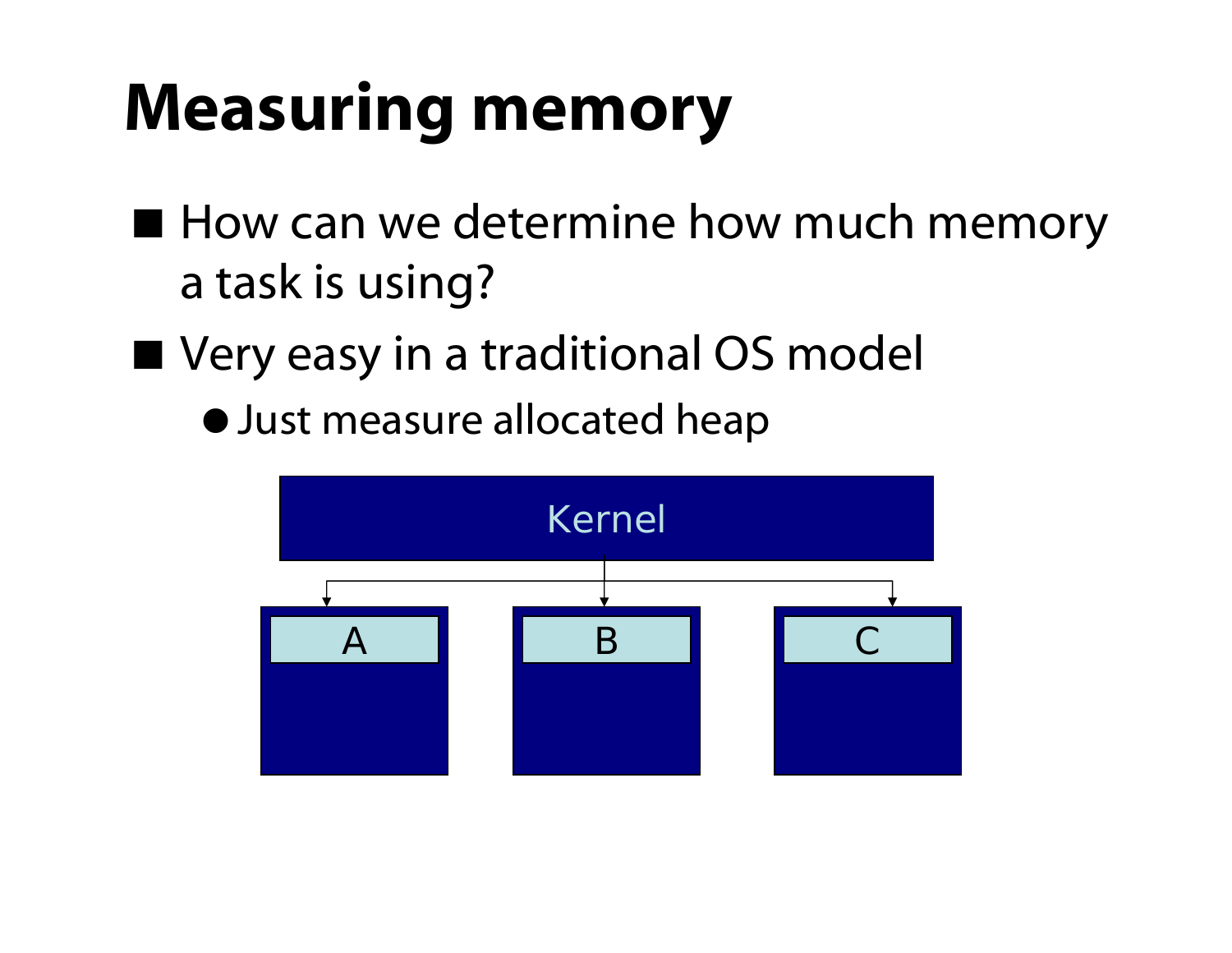#### Harder with a shared heap

- No clean boundaries
- **Memory shared across tasks**

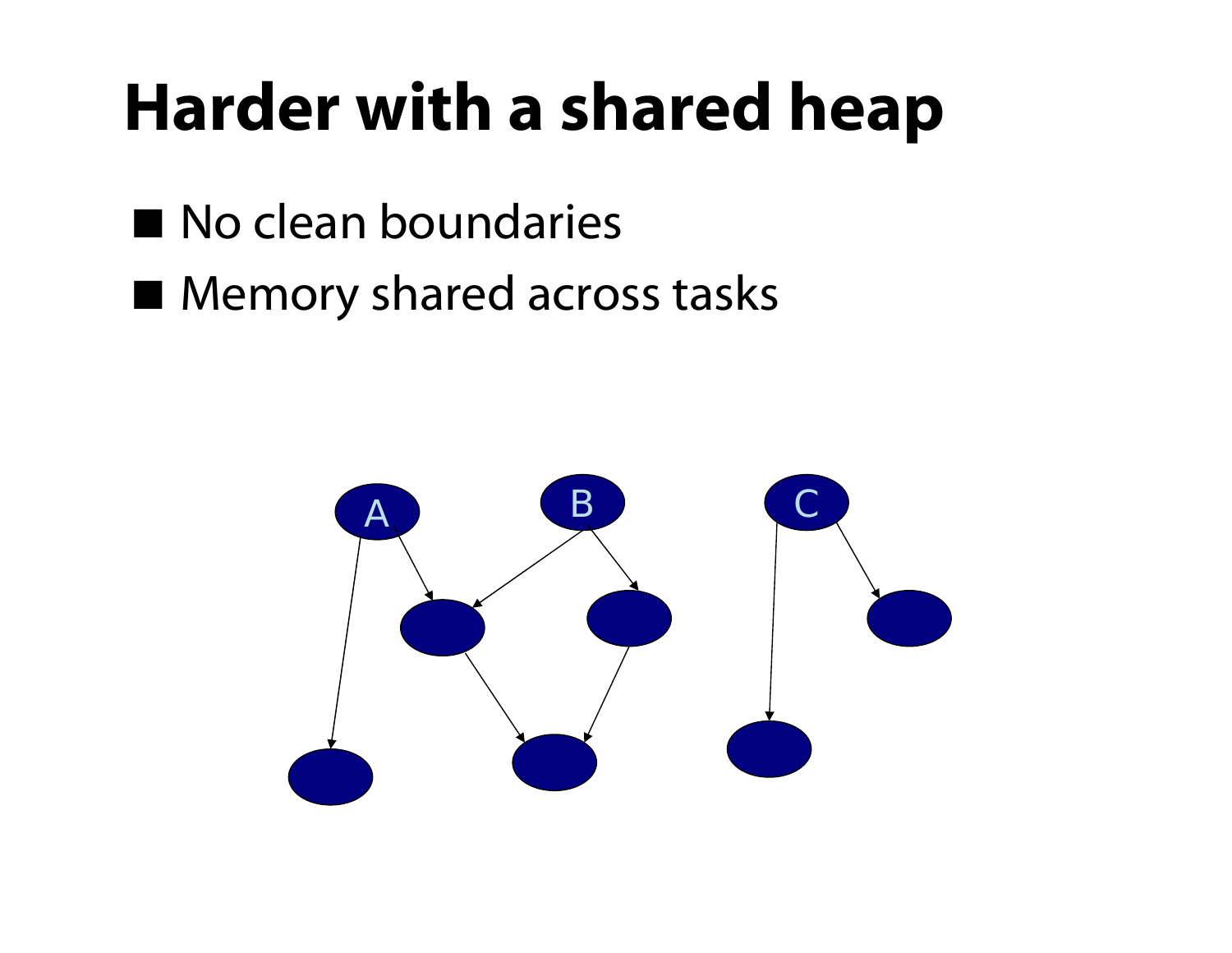## Idea: graph traversal

Defining memory usage: Traverse the graph created by heap memory and measure what we find reachable

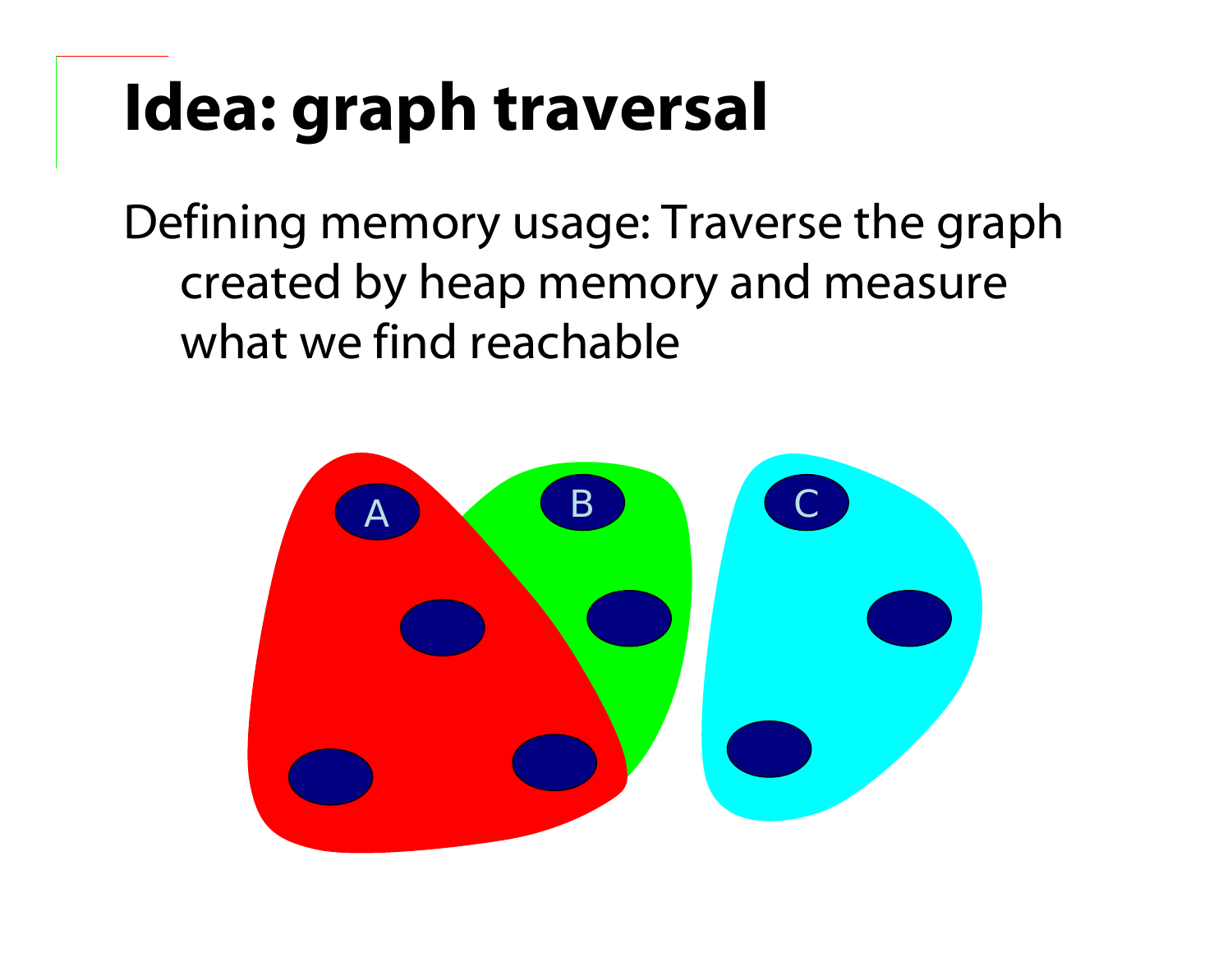### Use the garbage collector

- Start with roots for first task
- Find and count reachable memory
- Repeat for all tasks
- Don't double-count  $\bm{\mathsf{A}}$ BC*1 23*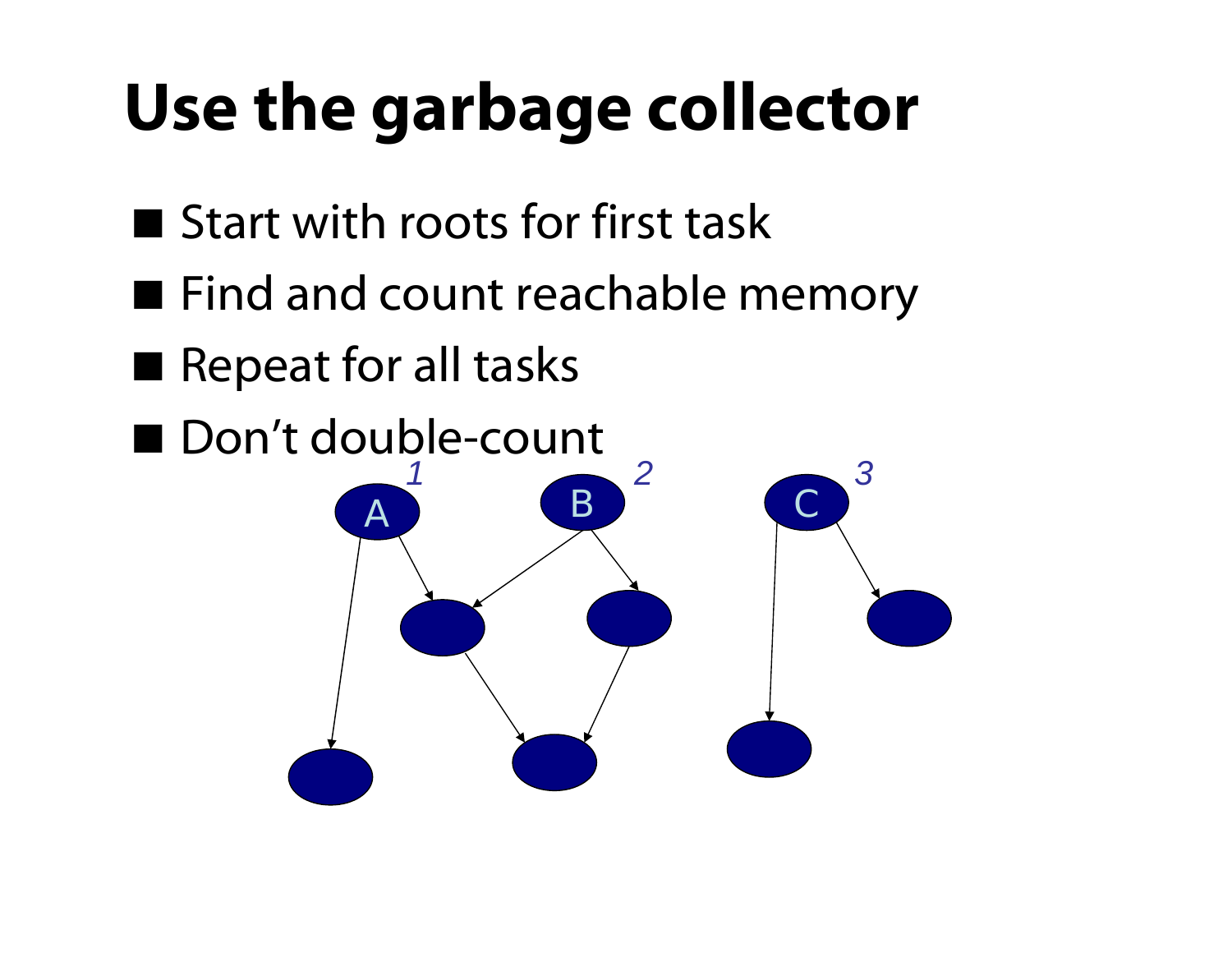### Shared memory

- Memory could be held live by multiple tasks
- Charged to the first such task scanned
- First task: upper bound, last task: lower

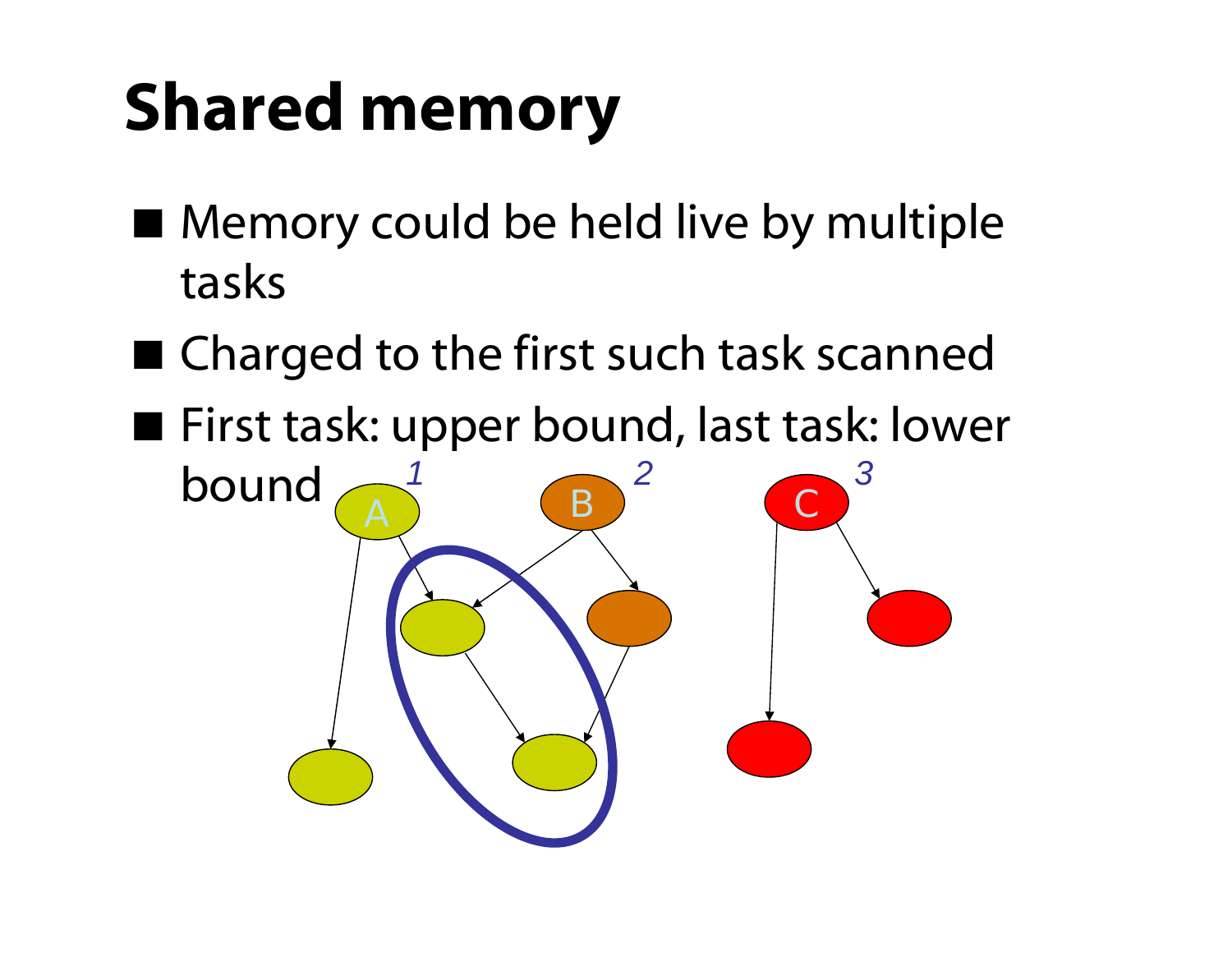## Finding shared memory

- Reorder the processing of tasks on each GC
- Update upper/lower bounds
- We get a statistical picture of each task's sharing with others

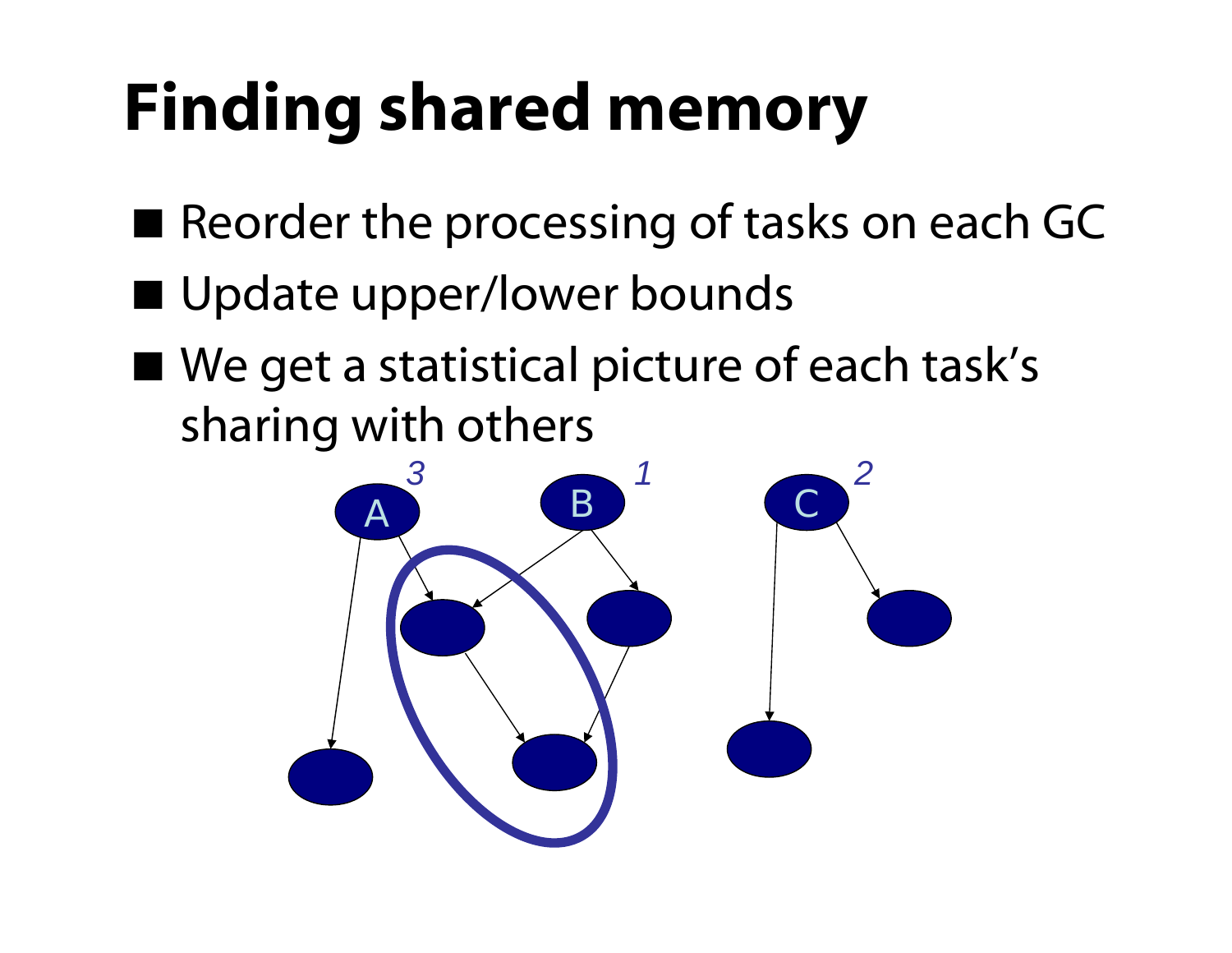## Advantages of GC approach

- Measurements happen when we want them most
	- When memory pressure goes up, so does measurement frequency
	- Can force measurement whenever desired at cost of additional collection
- Rotation of roots gives upper/lower bounds on shared data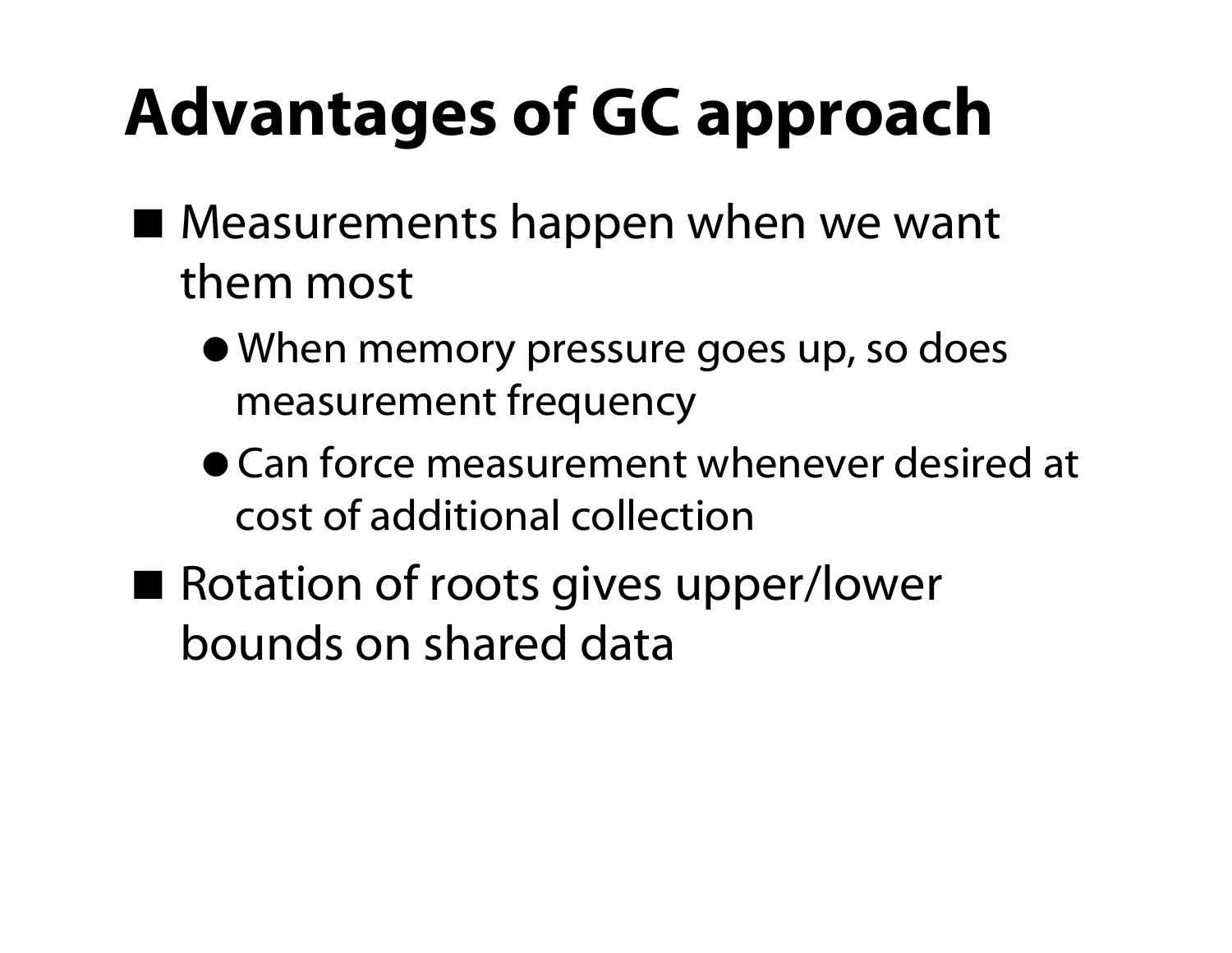## Advantages of GC approach

- Measurement is transparent to tasks
- General approach: works in any language runtime with a suitable garbage collector
- Implemented as a tweak of alreadyexisting behavior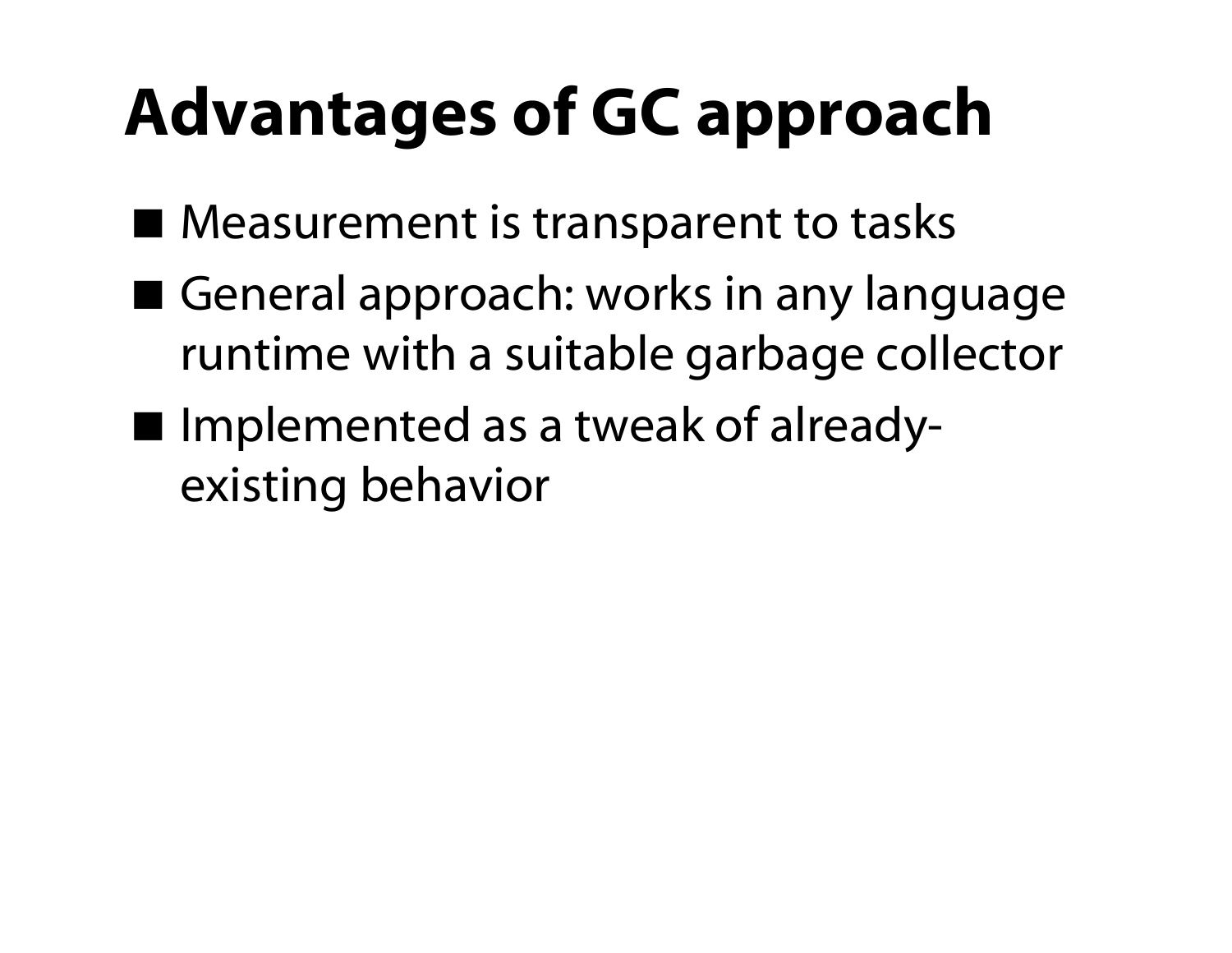## Policy implications

- When do we decide that a task is misbehaving?
	- **System-specific decision**
- Consuming lots of unshared memory
- **Holding too much memory live**
- Sudden increase in usage
	- May serve as warning, pay more attention to this task in the future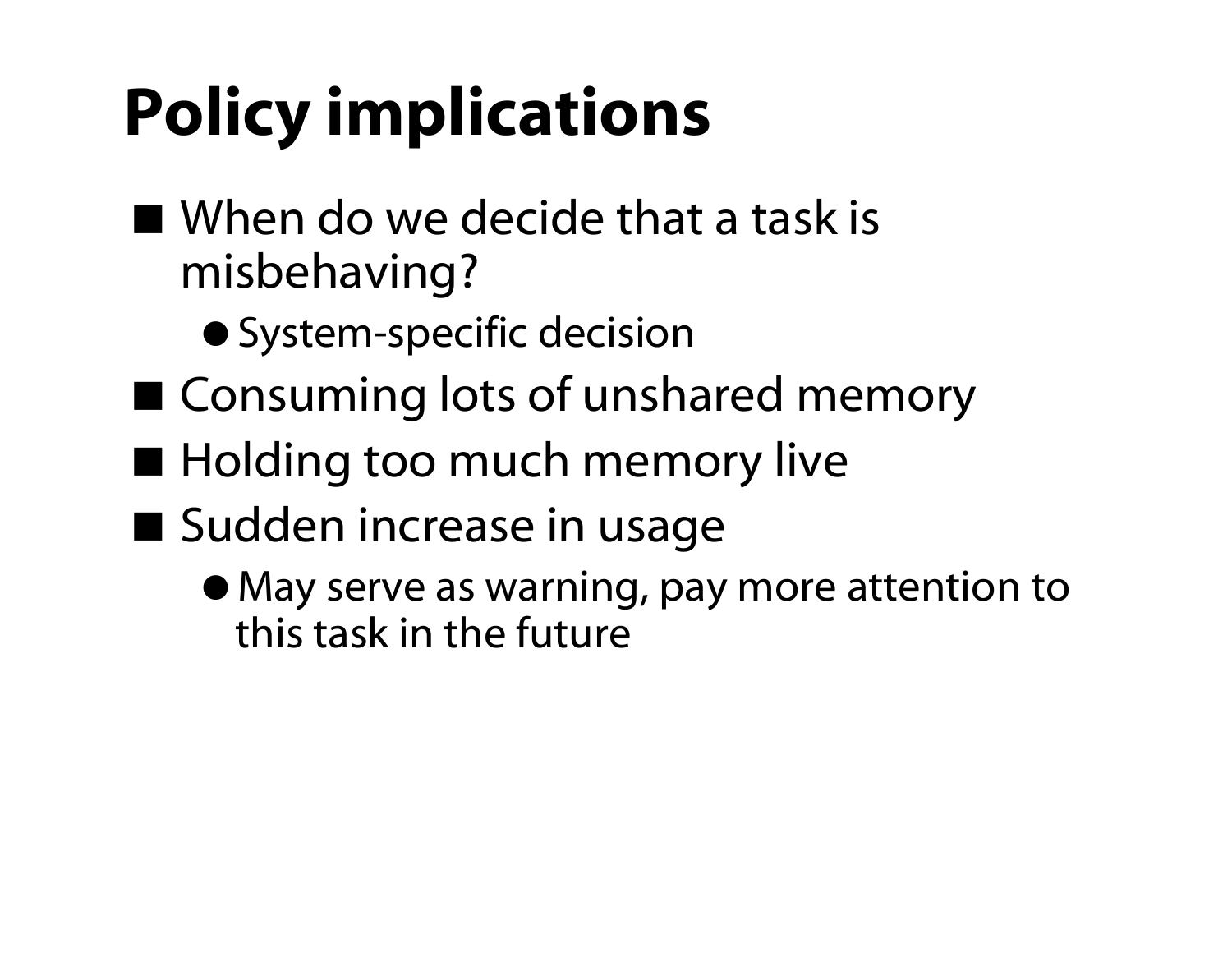#### Implementation

■ We implemented our system in Java

- IBM Jikes<sup>TM</sup> Research Virtual Machine (RVM), version 2.1.0
- 1000-line patch covering 2 garbage collectors
- Defined tasks on a ClassLoader basis
	- Other definitions possible
- $\blacksquare$  Performance overhead generally  $<$  5%
	- **Free ride on the garbage collector**
- Details: see our paper (Oakland 2003)